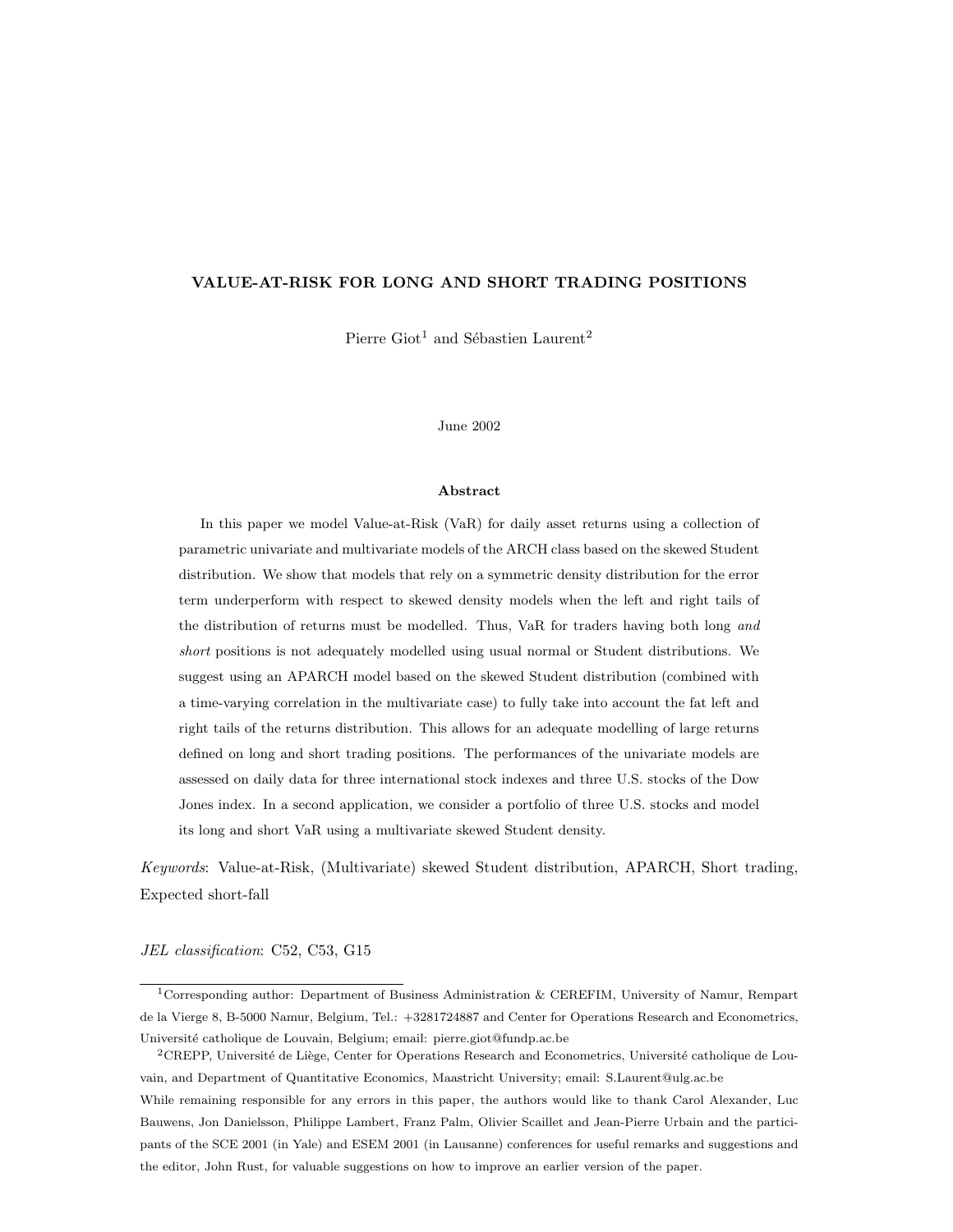# 1 Introduction

In recent years, the tremendous growth of trading activity and the well-publicized trading loss of well known financial institutions (see Jorion, 2000, for a brief history of these events) has led financial regulators and supervisory committee of banks to favor quantitative techniques which appraise the possible loss that these institutions can incur. Value-at-Risk has become one of the most sought-after techniques as it provides a simple answer to the following question: with a given probability (say  $\alpha$ ), what is my predicted financial loss over a given time horizon? The answer is the VaR at level  $\alpha$ , which gives an amount in the currency of the traded assets (in dollar terms for example) and is thus easily understandable.

It turns out that the VaR has a simple statistical definition: the VaR at level  $\alpha$  for a sample of returns is defined as the corresponding empirical quantile at  $\alpha$ %. Because of the definition of the quantile, we have that, with probability  $1 - \alpha$ , the returns will be larger than the VaR. In other words, with probability  $1 - \alpha$ , the losses will be smaller than the dollar amount given by the VaR.<sup>1</sup> From an empirical point of view, the computation of the VaR for a collection of returns thus requires the computation of the empirical quantile at level  $\alpha$  of the distribution of the returns of the portfolio.

Most models in the literature focus on the computation of the VaR for negative returns (see van den Goorbergh and Vlaar, 1999 or Jorion, 2000). Indeed, it is assumed that traders or portfolio managers have long trading positions, i.e. they bought the traded asset and are concerned when the price of the asset falls. In this paper we focus on modelling VaR for portfolios defined on long and short trading positions. Thus we model VaR for traders having either bought the asset (long position) or short-sold it (short position).<sup>2</sup> In the first case, the risk comes from a drop in the price of the asset, while the trader loses money when the price increases in the second case (because he would have to buy back the asset at a higher price than the one he got when he sold it). Correspondingly, one focuses in the first case on the left side of the distribution of returns, and on the right side of the distribution in the second case.

Because the distribution of asset (stocks and stock indexes in this paper) returns is often not symmetric (see Section 2.2), we show that 'usual' parametric VaR models of the RiskMetrics and ARCH class have a tough job in modelling correctly the left and right tails of the distribution of returns. This is also true for the so-called asymmetric GARCH models where the asymmetry refers to the relationship between the conditional variance and the lagged squared error term.<sup>3</sup>

<sup>&</sup>lt;sup>1</sup>Contrary to some wide-spread beliefs, the VaR does not specify the maximum amount that can be lost.

 $2An$  asset is short-sold by a trader when it is first borrowed and subsequently sold on the market. By doing this, the trader hopes that the price will fall, so that he can then buy the asset at a lower price and give it back to the lender. See Sharpe, Alexander and Bailey (1999) for general information on trading procedures.

<sup>&</sup>lt;sup>3</sup>Indeed, as pointed out by El Babsiri and Zakoian (1999), although such asymmetric GARCH models allow positive and negative changes to have different impacts on future volatilities, the two components of the innovation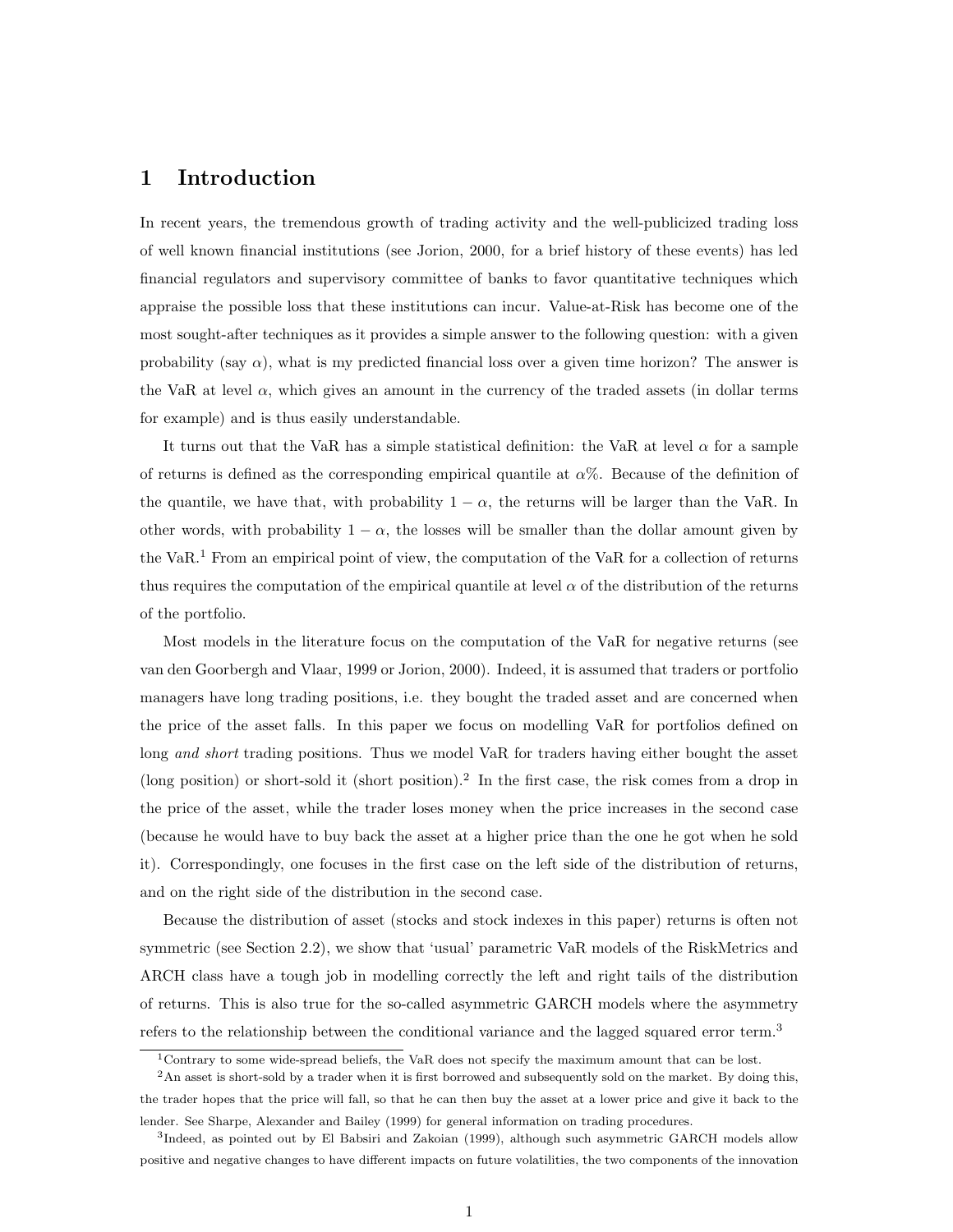To alleviate these problems, we first introduce an univariate skewed Student Asymmetric Power ARCH (APARCH) model (Ding, Granger and Engle, 1993) to model the VaR for portfolios defined on long (long VaR) and short (short VaR) trading positions. We compare the performance of this new model with the ones of the RiskMetrics, normal and Student APARCH models and show that the new model brings about considerable improvements in correctly forecasting one-day-ahead VaR for long and short trading positions on daily stock indexes (English FTSE, U.S. NASDAQ, Japanese NIKKEI) and daily U.S. stocks (Alcoa, MacDonald and Merck). For the skewed Student APARCH model, we also compute the expected short-fall and the average multiple of tail event to risk measure as these two measures supplement the information given by the empirical failure rates.<sup>4</sup>

Secondly we tackle the long and short VaR issue in a multivariate framework. Thus instead of focusing on univariate returns, we introduce a multivariate APARCH model which features time-varying correlations (between the chosen assets) and which relies on the multivariate skewed Student distribution to provide asymmetry in the long and short VaR forecasts. This model thus takes into account the salient empirical features of a portfolio of daily stock returns: volatility clustering with the APARCH structure, time-varying correlations, fat-tails and skewness. While volatility clustering, fat-tails and skewness were also 'univariate features', the multivariate analysis adds the additional challenge of the time-varying correlations. This last issue is important, see for example Longin and Solnik (1995) who show that markets become more closely related during periods of high volatility (i.e when accurate VaR forecasts are most needed), or more recently Brooks and Persand (2000) for an application of VaR during market crashes.<sup>5</sup> The multivariate model is applied to a portfolio of three U.S. stocks and the long and short VaR performance for the portfolio is assessed in-sample and out-of-sample.

Note that Mittnik and Paolella (2000) have recently introduced an APARCH model combined with an asymmetric generalized Student distribution to model VaR for negative returns. While the analysis in their paper is sometimes similar to ours, there are some significant differences. First, we focus on the joint behavior of VaR models for long *and short* trading positions, i.e. we look at both how large negative and positive returns are taken into account by the model (Mittnik have - up to a constant - the same volatilities, while it is desirable to allow an asymmetric confidence interval

around the predicted volatility in the VaR application.

<sup>4</sup>While we focus exclusively on parametric models, other approaches are possible, such as Danielsson and de Vries (2000) who combine an historical simulation method (i.e. non parametric technique) for the interior of the distribution of returns with a fitted distribution based on extreme value theory for the most extreme returns. In this setting, normal and extreme events are thus modelled using two different methods. With the skewed Student APARCH model we aim to model left and right tail VaRs with a single parametric method for a wide range of values for  $\alpha$ .

<sup>&</sup>lt;sup>5</sup>See also Billio and Pelizzon (2000) for an application of a multivariate switching regime model to the computation of the VaR of a portfolio of stocks.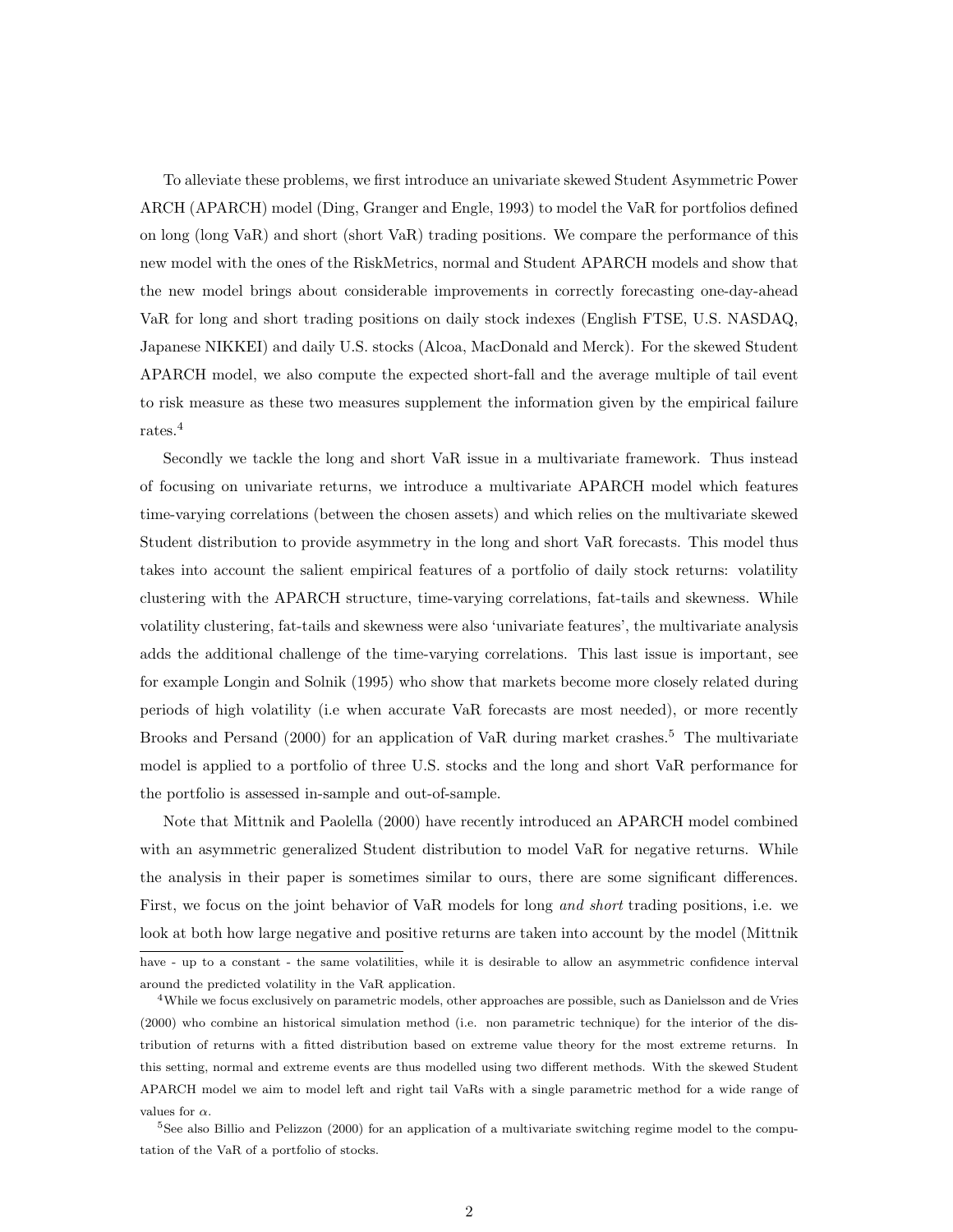and Paolella, 2000, focus on long VaR only). Secondly, our empirical analysis deals with daily data for stock indexes, in contrast to exchange rate data for the other paper. That usual datasets such as the daily returns for European and U.S. indexes indicate the need for these types of models is an important issue, as most studies usually focus on 'exotic' series for justifying the use of these models. Thirdly, we assess the performances of the models by computing Kupiec (1995)'s LR tests on the empirical failure rates. For the new model, we also compute the expected short-fall and the average multiple of tail event to risk measure. Last, from a methodological point of view, following Lambert and Laurent (2001) we re-express the estimated parameters in terms of the mean and variance of the skewed Student distribution (instead of the mode and the dispersion) and consider its multivariate extension to forecast the VaR of a given portfolio.

As indicated in Christoffersen and Diebold (2000), volatility forecastability (such as featured by ARCH class models) decays quickly with the time horizon of the forecasts. An immediate consequence is that volatility forecastability is relevant for short time horizons (such as daily trading), but not for long time horizons on which portfolio managers usually focus. In this paper, we are consistent with these characteristics of volatility forecastability as we focus on daily returns and analyze VaR performance for daily trading portfolios made up of long and short positions.

The rest of the paper is organized in the following way. In Section 2, we describe the symmetric and asymmetric univariate VaR models and we assess their performance with a dataset of daily stock index and stock returns. The multivariate model is introduced in Section 3 where it is applied to a portfolio of three stocks. Section 4 concludes.

# 2 Univariate VaR models

In this section we present the univariate VaR models that are used to model the long and short sides of daily trading positions. We successively consider the RiskMetrics, normal APARCH, Student APARCH and skewed Student APARCH models. Prior to the description of the chosen models, we first characterize our datasets and highlight the salient features of the daily returns for three international stock indexes and three U.S. stocks of the Dow Jones index.

In the first empirical application we consider daily return data for a collection of three stock market indexes and three U.S stocks (Source: Yahoo Finance): the English FTSE stock index (FTSE, 04/01/1988 - 21/12/2000), the U.S. NASDAQ (NASDAQ, 11/10/1984 - 21/12/2000) and the Japanese NIKKEI stock indexes (NIKKEI, 4/1/1984 - 21/12/2000); the Alcoa stock (AA, 03/01/1990 - 03/05/2002), the MacDonald stock (MCD, 03/01/1990 - 03/05/2002) and Merck stock (MRK, 03/01/1990 - 03/05/2002), where the numbers in parentheses are the start and end dates for our sample and the first symbol inside the parentheses is the short notation (or ticker for the U.S. stocks) for the series that are used in the tables and comments below.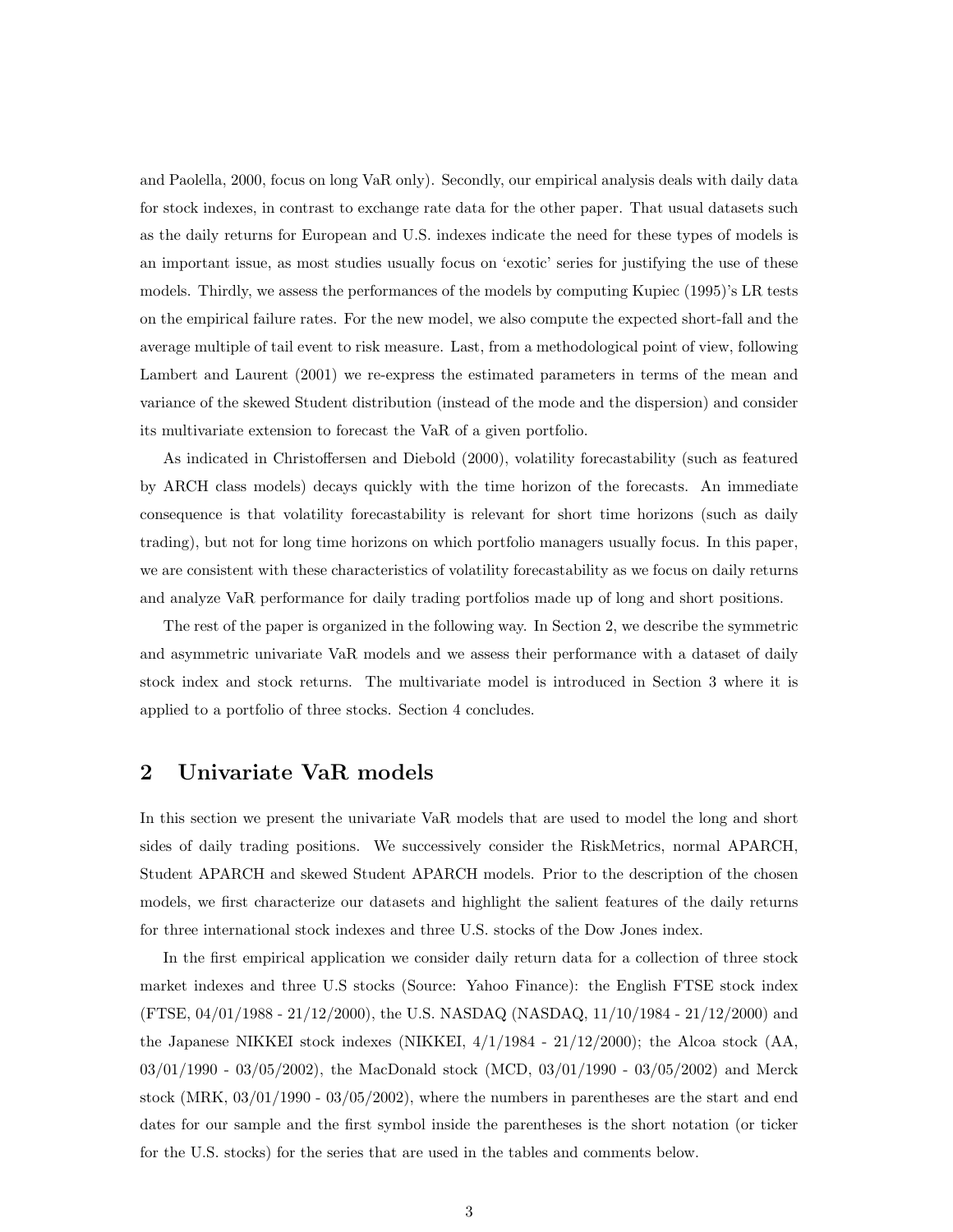For all price series  $p_t$ , daily returns (in %) are defined as  $y_t = 100 \left[ ln(p_t) - ln(p_{t-1}) \right]$ . Descriptive characteristics for the returns series are given in Table 1. While the time spans for the six financial assets are different, the six returns series display similar statistical properties as far as the third and fourth moments are concerned. More specifically, the returns series are skewed (either negatively or positively) and the large returns (either positive or negative) lead to a large degree of kurtosis. The Ljung-Box Q-statistics of order 10 on the squared series indicate a high serial correlation in the second moment or variance.

Descriptive graphs (level of index, daily returns, density of the daily returns vs. normal and QQ-plots against the normal distribution) for each index are given in Figures 1-6. The density graphs and the QQ-plot against the normal distribution show that all returns distributions exhibit fat tails. Moreover, the QQ-plots indicate that fat tails are not symmetric.

These figures indicate that the six time series exhibit volatility clustering as periods of low volatility mingle with periods of high volatility and large positive and negative returns. Autoregressive Conditional Heteroscedasticity (ARCH) models (Engle, 1982) are now routinely used to describe and forecast volatility clustering in financial time series. Since the seminal paper by Engle in 1982, numerous extensions have been put forward, see Engle (1995), Bera and Higgins (1993) or Palm (1996), but they all share the same goal which is the modelling of the conditional variance as a function of past (squared) returns and associated characteristics. Because quantiles are direct functions of the variance in parametric models, ARCH class models immediately translate into conditional VaR models. As mentioned in the introduction, these conditional VaR models are important for characterizing short term risk regarding intradaily and daily trading positions.

In the next two sub-sections we characterize the four selected volatility models - the RiskMetrics, normal, Student and skewed Student APARCH models - and we compute and fully characterize the corresponding VaR results for long and short trading positions. Note that we thus use three symmetric (RiskMetrics, normal and student APARCH) and one asymmetric (skewed student APARCH) models.<sup>6</sup>

### 2.1 VaR models

To characterize the models, we consider a collection of daily returns,  $y_t$ , with  $t = 1...T$ . Because daily returns are known to exhibit some serial autocorrelation<sup>7</sup>, we fit an  $AR(n)$  structure on the

 $6$ We stress that, by symmetric and asymmetric models, we mean a possible asymmetry in the distribution of the error term (i.e. whether it is skewed or not), and not the asymmetry in the relationship between the conditional variance and the lagged squared innovations (the APARCH model features this kind of 'conditional' asymmetry whatever the chosen error term).

<sup>7</sup>The serial autocorrelation found in daily returns is not necessarily at odds with the efficient market hypothesis. See Campbell, Lo and MacKinlay (1997) for a detailed discussion.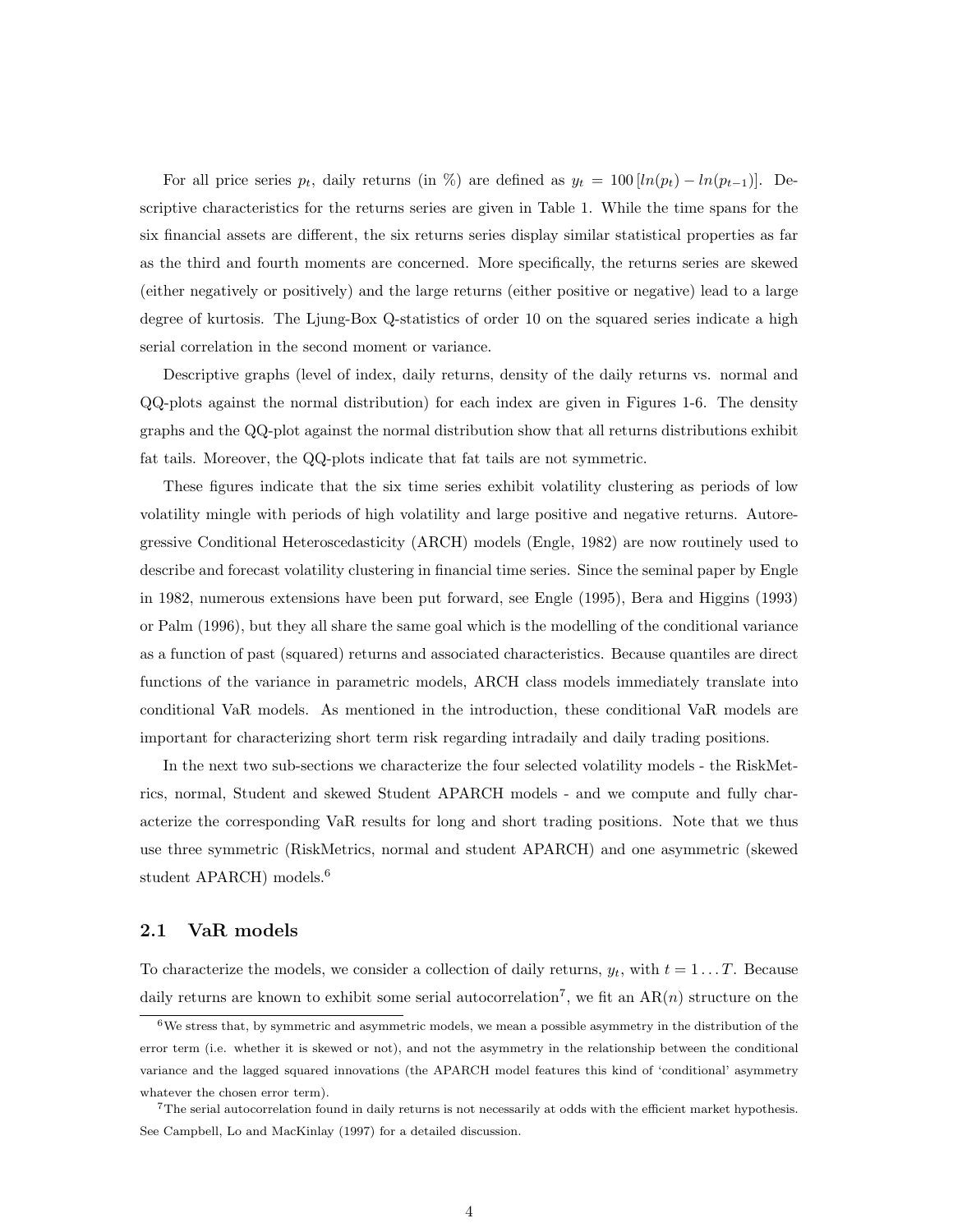$y_t$  series for all specifications:

$$
\Phi(L)(y_t - \mu) + \varepsilon_t, \tag{1}
$$

where  $\Phi(L) = 1 - \phi_1 L - ... - \phi_n L^n$  is an AR lag polynomial of order n. Accordingly, the conditional mean of  $y_t$ , i.e.  $\mu_t$ , is equal to  $\mu + \sum_{i=1}^{n}$  $\sum_{j=1} \phi_j (y_{t-j} - \mu)$ . We now consider several specifications for the conditional variance of  $\varepsilon_t$ .

#### RiskMetrics

In its most simple form, it can be shown that the basic RiskMetrics model is equivalent to a normal Integrated GARCH (IGARCH) model where the autoregressive parameter is set at a pre-specified value  $\lambda$  and the coefficient of  $\varepsilon_{t-1}^2$  is equal to  $1-\lambda$ . In the RiskMetrics specification for daily data,  $\lambda = 0.94$  and we then have:

$$
\varepsilon_t = \sigma_t z_t \tag{2}
$$

where  $z_t$  is IID  $N(0, 1)$  and  $\sigma_t^2$  is defined as:

$$
\sigma_t^2 = (1 - \lambda)\varepsilon_{t-1}^2 + \lambda \sigma_{t-1}^2 \tag{3}
$$

As indicated in the introduction, the long side of the daily VaR is defined as the VaR level for traders having long positions in the relevant equity index: this is the 'usual' VaR where traders incur losses when negative returns are observed. Correspondingly, the short side of the daily VaR is the VaR level for traders having short positions, i.e. traders who incur losses when stock prices increase. How good a model is at predicting long VaR is thus related to its ability to model large negative returns, while its performance regarding the short side of the VaR is based on its ability to take into account large positive returns.

For the RiskMetrics model, the one-step-ahead VaR computed in  $t-1$  for long trading positions is given by  $\mu_t + z_\alpha \sigma_t$ , for short trading positions it is equal to  $\mu_t + z_{1-\alpha} \sigma_t$ , with  $z_\alpha$  being the left quantile at  $\alpha$ % for the normal distribution and  $z_{1-\alpha}$  is the right quantile at  $\alpha$ %.<sup>8</sup>

### Normal APARCH

The normal APARCH (Ding, Granger and Engle, 1993) is an extension of the GARCH model of Bollerslev (1986). It is a very flexible ARCH-type model as it nests at least seven GARCH specifications. The APARCH $(1, 1)$  is:

$$
\sigma_t^{\delta} = \omega + \alpha_1 \left( |\varepsilon_{t-1}| - \alpha_n \varepsilon_{t-1} \right)^{\delta} + \beta_1 \sigma_{t-1}^{\delta} \tag{4}
$$

where  $\omega, \alpha_1, \alpha_n, \beta_1$  and  $\delta$  are additional parameters to be estimated.  $\delta$  ( $\delta > 0$ ) plays the role of a Box-Cox transformation of  $\sigma_t$ , while  $\alpha_n$  (-1 <  $\alpha_n$  < 1), reflects the so-called leverage effect. A positive (resp. negative) value of  $\alpha_n$  means that past negative (resp. positive) shocks have a

<sup>&</sup>lt;sup>8</sup>Note that when computing the VaR,  $\mu_t$  and  $\sigma_t$  are evaluated by replacing the unknown parameters in Equation (1) by their maximum likelihood estimates (MLE).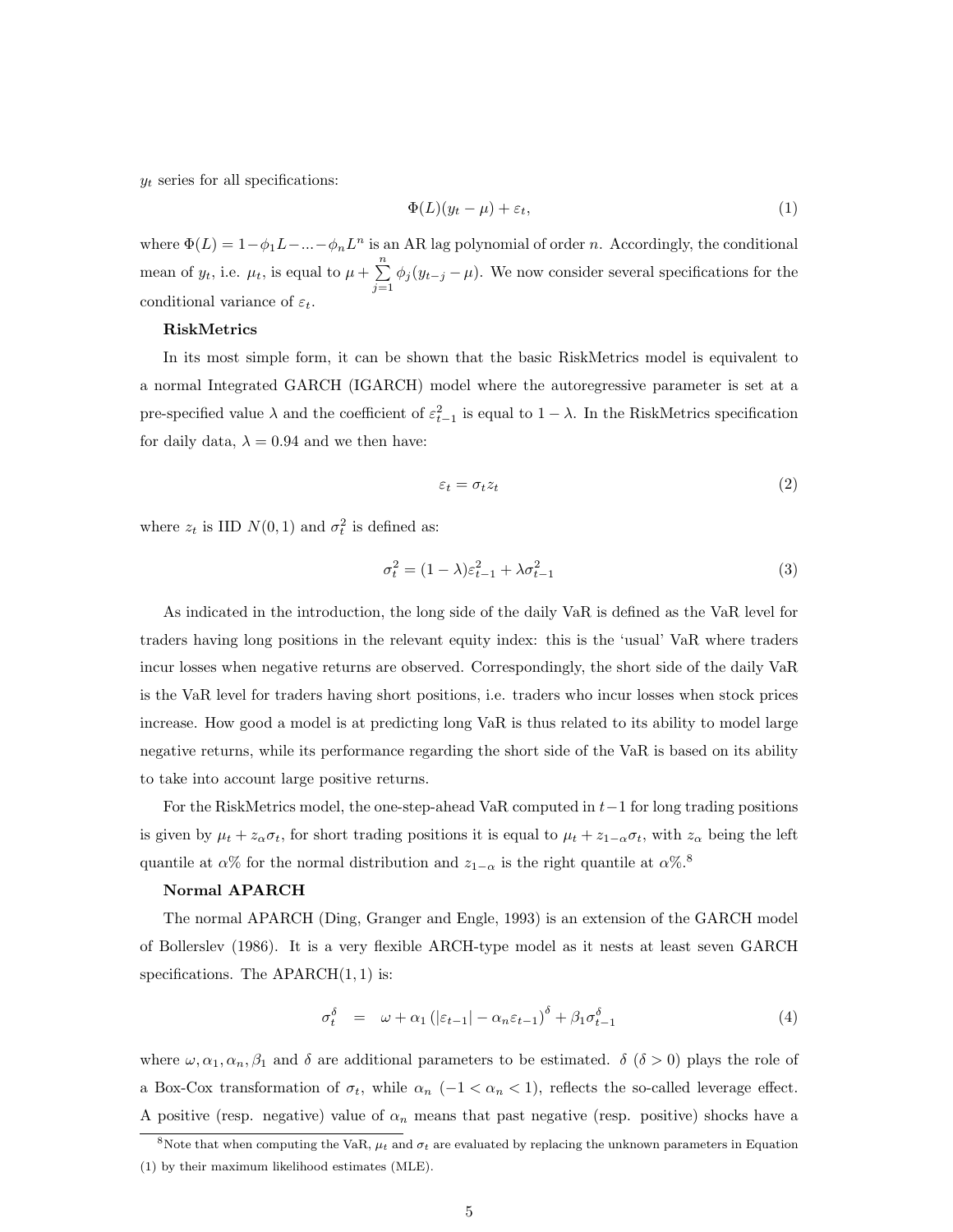deeper impact on current conditional volatility than past positive shocks (see Black, 1976; French, Schwert and Stambaugh, 1987; Pagan and Schwert, 1990). The properties of the APARCH model have been studied recently by He and Teräsvirta (1999a, 1999b).

For the normal APARCH model, the one-step-ahead VaR is computed as for the RiskMetrics model but for the computation of the conditional standard deviation  $\sigma_t$  which is now given by Equation (4) (evaluated at its MLE).

#### Student APARCH

Previous empirical studies on VaR have shown that models based on the normal distribution usually cannot fully take into account the 'fat tails' of the returns distribution. To alleviate this problem, the Student APARCH (or ST APARCH) is introduced:

$$
\varepsilon_t = \sigma_t z_t \tag{5}
$$

where  $z_t$  is IID  $t(0, 1, v)$  and  $\sigma_t$  is defined as in Equation (4).

For the Student APARCH model, the VaR for long and short positions is given by  $\mu_t$  +  $st_{\alpha,v}\sigma_t$  and  $\mu_t + st_{1-\alpha,v}\sigma_t$ , with  $st_{\alpha,v}$  being the left quantile at  $\alpha\%$  for the (standardized) Student distribution with (estimated) number of degrees of freedom v and  $st_{1-\alpha,\upsilon}$  is the right quantile at  $\alpha$ % for this same distribution. Note that because  $z_{\alpha} = -z_{1-\alpha}$  for the normal distribution and  $st_{\alpha,\upsilon} = -st_{1-\alpha,\upsilon}$  for the Student distribution, the forecasted long and short VaR will be equal in both cases.

#### Skewed Student APARCH

To account for the excess skewness and kurtosis, Fernández and Steel (1998) propose to extend the Student distribution by adding a skewness parameter.<sup>9</sup> Their procedure allows the introduction of skewness in any continuous unimodal and symmetric (about 0) distribution  $g(.)$  by changing the scale at each side of the mode. The main drawback of this density is that it is expressed in terms of the mode and the dispersion. In order to keep in the ARCH 'tradition', Lambert and Laurent (2001) re-expressed the skewed Student density in terms of the mean and the variance, i.e. re-parameterize this density in such a way that the innovation process has zero mean and unit variance. Otherwise, it will be difficult to separate the fluctuations in the mean and variance from the fluctuations in the shape of the conditional density (Hansen, 1994).

The innovation process  $z$  is said to be (standardized) skewed Student distributed if:

$$
f(z|\xi, v) = \begin{cases} \frac{2}{\xi + \frac{1}{\xi}} sg\left[\xi\left(sz + m\right)|v\right] & \text{if } z < -\frac{m}{s} \\ \frac{2}{\xi + \frac{1}{\xi}} sg\left[\left(sz + m\right)/\xi|v\right] & \text{if } z \ge -\frac{m}{s} \end{cases}
$$
(6)

<sup>9</sup>Other (but very similar) asymmetric Student densities have been proposed by Hansen (1994) and Paolella (1997).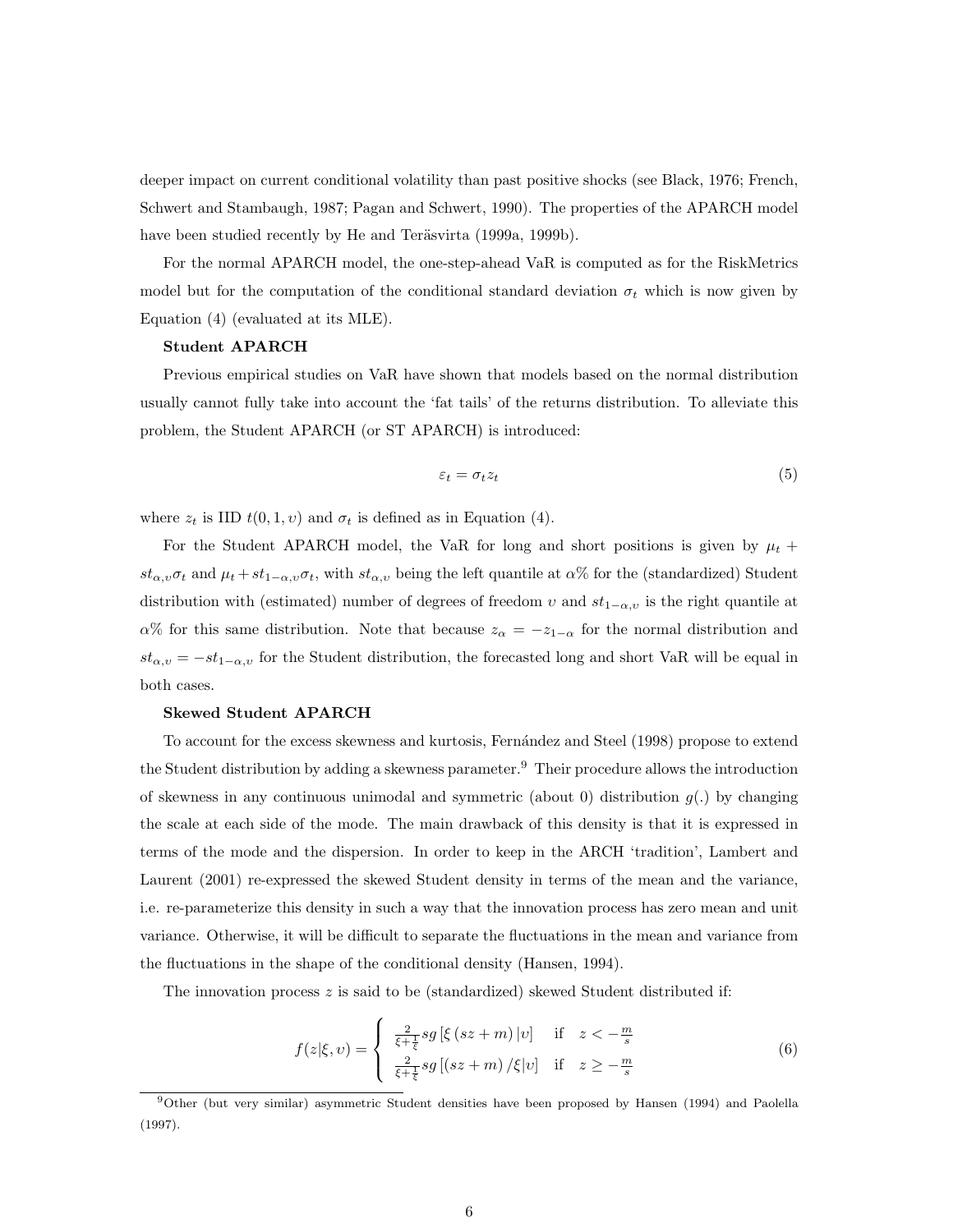where  $g(.|v)$  is the symmetric (unit variance) Student density and  $\xi$  is the asymmetry coefficient.<sup>10</sup> m and  $s<sup>2</sup>$  are respectively the mean and the variance of the non-standardized skewed Student:

$$
m = \frac{\Gamma\left(\frac{\nu - 1}{2}\right)\sqrt{\nu - 2}}{\sqrt{\pi}\Gamma\left(\frac{\nu}{2}\right)} \left(\xi - \frac{1}{\xi}\right) \tag{7}
$$

and

$$
s^2 = \left(\xi^2 + \frac{1}{\xi^2} - 1\right) - m^2\tag{8}
$$

Notice also that the density  $f(z_t|1/\xi, v)$  is the "mirror" of  $f(z_t|\xi, v)$  with respect to the (zero) mean, i.e.  $f(z_t|1/\xi, v) = f(-z_t|\xi, v)$ . Therefore, the sign of log  $\xi$  indicates the direction of the skewness: the third moment is positive (negative), and the density is skew to the right (left), if  $\log \xi > 0 \; (< 0).$ 

Lambert and Laurent (2000) show that the quantile function  $skst_{\alpha,\upsilon,\xi}^*$  of a non standardized skewed student density is:

$$
skst_{\alpha,\upsilon,\xi}^{*} = \begin{cases} \frac{1}{\xi}st_{\alpha,\upsilon}\left[\frac{\alpha}{2}(1+\xi^{2})\right] & \text{if } \alpha < \frac{1}{1+\xi^{2}}\\ -\xi st_{\alpha,\upsilon}\left[\frac{1-\alpha}{2}(1+\xi^{-2})\right] & \text{if } \alpha \ge \frac{1}{1+\xi^{2}} \end{cases}
$$
(9)

where  $st_{\alpha,v}$  is the quantile function of the (unit variance) Student-t density. It is straightforward to obtain the quantile function of the standardized skewed Student:  $skst_{\alpha,v,\xi} = \frac{skst_{\alpha,v,\xi}^* - m}{s}$ .

Following Ding, Granger and Engle (1993) and Paolella (1997), if it exists, a stationary solution of Equation (4) is given by:

$$
E\left(\sigma_t^{\delta}\right) = \frac{\omega}{1 - \alpha_1 E\left(|z| - \alpha_n z\right)^{\delta} - \beta_1}
$$
\n(10)

which depends on the density of z. Such a solution exists if  $V = \alpha_1 E (|z| - \alpha_n z)^{\delta} + \beta_1 < 1$ . Ding et al. (1993) derived the expression for  $E(|z| - \alpha_n z)^{\delta}$  in the Gaussian case. Paolella (1997) did the same thing for various non standardized densities. It is straightforward to show that for the standardized skewed Student:<sup>11</sup>

$$
E(|z| - \gamma z)^{\delta} = \left\{ \xi^{-(1+\delta)} \left( 1 + \gamma \right)^{\delta} + \xi^{1+\delta} \left( 1 - \gamma \right)^{\delta} \right\} \frac{\Gamma\left(\frac{\delta+1}{2}\right) \Gamma\left(\frac{\nu-\delta}{2}\right) (\nu-2)^{\frac{1+\delta}{2}}}{\left(\xi + \frac{1}{\xi}\right) \sqrt{(\nu-2)\pi} \Gamma\left(\frac{\nu}{2}\right)} \tag{11}
$$

For the skewed Student APARCH model, the VaR for long and short positions is given by  $\mu_t + skst_{\alpha, v, \xi}\sigma_t$  and  $\mu_t + skst_{1-\alpha, v, \xi}\sigma_t$ , with  $skst_{\alpha, v, \xi}$  being the left quantile at  $\alpha$ % for the skewed Student distribution with v degrees of freedom and asymmetry coefficient  $\xi$ ; skst<sub>1-α,v, $\xi$ </sub> is the corresponding right quantile. If  $\log(\xi)$  is smaller than zero (or  $\xi < 1$ ),  $|skst_{\alpha,\upsilon,\xi}| > |skst_{1-\alpha,\upsilon,\xi}|$ and the VaR for long trading positions will be larger (for the same conditional variance) than the VaR for short trading positions. When  $log(\xi)$  is positive, we have the opposite result.

<sup>&</sup>lt;sup>10</sup>The asymmetry coefficient  $\xi > 0$  is defined such that the ratio of probability masses above and below the mean is  $\frac{\Pr(z \geq 0|\xi)}{\Pr(z < 0|\xi)} = \xi^2$ 

<sup>&</sup>lt;sup>11</sup>Notice that setting  $\xi = 1$  leads to the stationarity condition of the symmetric Student density (with unit variance).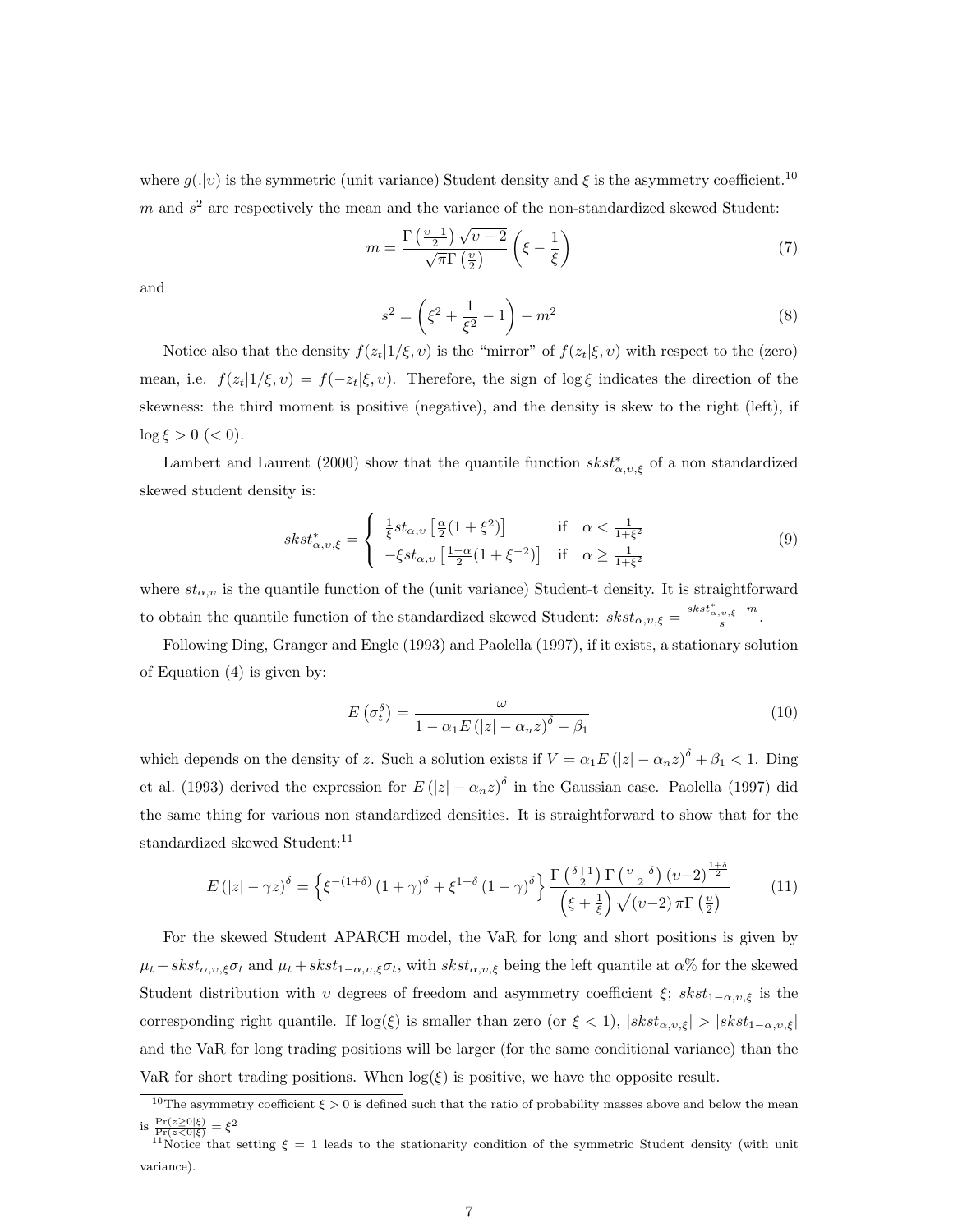### 2.2 Empirical application

### 2.2.1 Estimating the models

In order to perform the VaR analysis in Section 2.2.2, the RiskMetrics, normal APARCH, Student APARCH and skewed Student APARCH are estimated in this section. We do not report full estimation results of the normal and Student APARCH models as they are quite similar to what has been previously shown in the literature. Furthermore, these specifications are encompassed by the skewed Student APARCH model which we fully detail below. The RiskMetrics model does not require any estimation for the conditional volatility specification as it is tantamount to an IGARCH model with predefined values.

Table 2 presents the results for the (approximate maximum likelihood) estimation of the skewed Student APARCH model on the six time series.<sup>12</sup> All computations were performed with G@RCH 2.2, an Ox package with a friendly dialog-oriented interface designed for the estimation and forecast of various univariate ARCH-type models (see Laurent and Peters,  $2002$ ).<sup>13</sup> The data together with the programs used in the paper can be obtained by contacting the second author or downloaded from the Journal of Applied Econometrics Data Archive web site.

The skewed Student APARCH model is particularly successful in taking into account the heteroskedasticity exhibited by the data as the Ljung-Box Q-statistic computed on the squared standardized residuals is not significant (except for the MacDonald stock).<sup>14</sup> The three stock market indexes and three U.S. stocks feature relatively similar volatility specifications:

- the autoregressive effect in the volatility specification is strong as  $\beta_1$  is around 0.9, suggesting a strong memory effects. Indeed,  $\alpha_1 E(|z| - \alpha_n z)^{\delta} + \beta_1$  is just below 1 for five of the six time series and equals 1 for the NASDAQ (indicating that  $\sigma_t^{\delta}$  may be integrated).
- $-\alpha_n$  is positive and significant for all datasets, indicating a leverage effect for negative returns in the conditional variance specification;
- $\log(\xi)$  is negative and significant for the three stock market indexes, and positive and significant for the three stocks, which implies that the asymmetry in the Student distribution is needed to fully model the distribution of returns. Likelihood ratio tests (not reported) also clearly favor the skewed Student density.
- $\sim \delta$  is between 1.052 and 1.793 and mostly significantly different from 2. For five of the six series

 $12$ An AR(2) is sufficient to correct the serial correlation in the conditional mean. Note that to save space, the estimated mean parameters are not reported.

<sup>13</sup>G@RCH 2.2, or a more recent version, can be downloaded for free from the web site http://www.egss.ulg.ac.be/garch/.

<sup>&</sup>lt;sup>14</sup>For NASDAQ data, the decrease in the  $Q^2(10)$  is impressive as it goes down from more than 3,000 to about 17.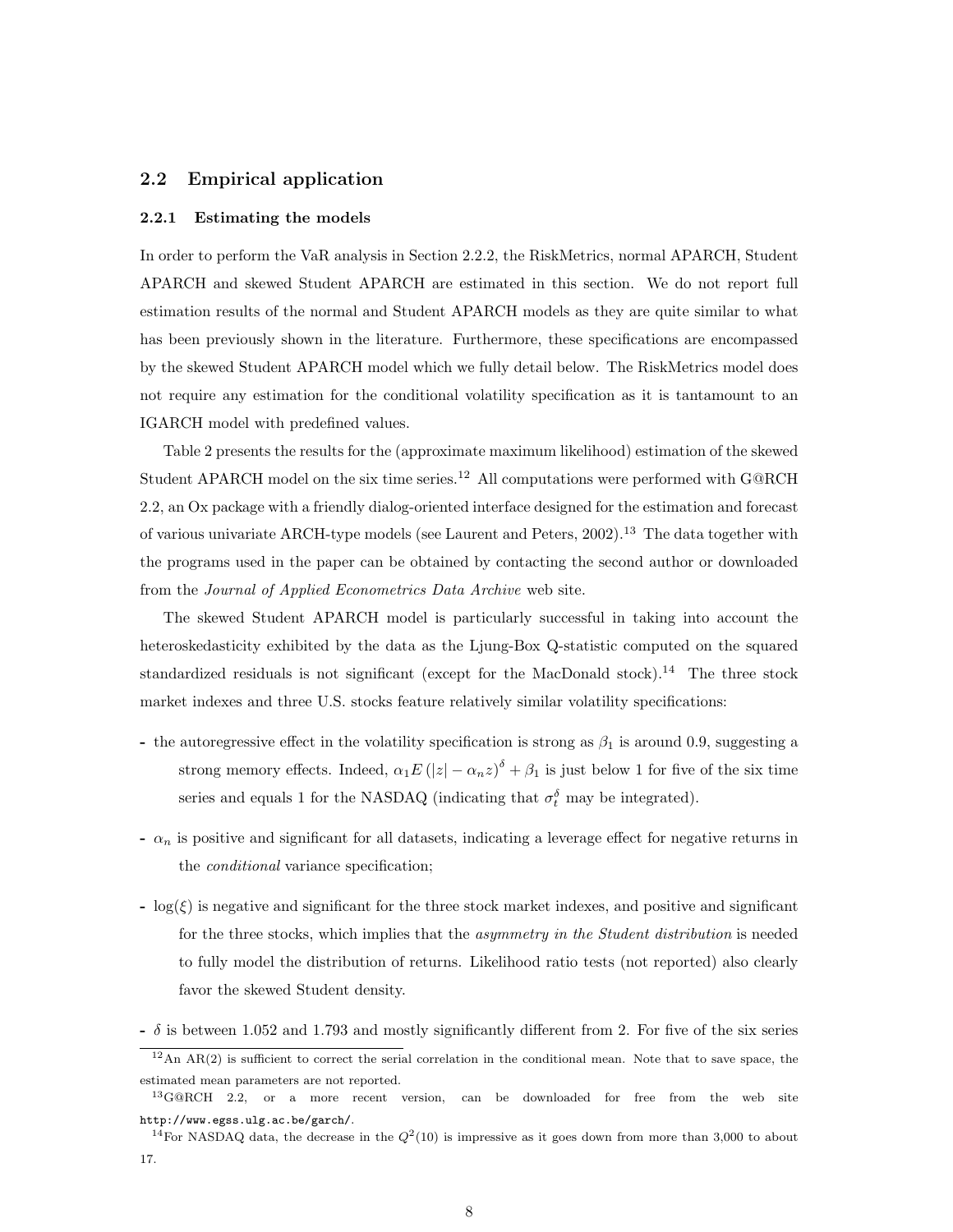where  $\delta$  is not significantly different from 1, these results suggest that, instead of modelling the conditional variance (GARCH), it is more relevant to model the conditional standard deviation. This result is in line with those of Taylor (1986), Schwert (1990) and Ding et al. (1993) who indicate that there is substantially more correlation between absolute returns than squared returns, a stylized fact of high frequency financial returns (often called 'long memory').

To summarize, these results indicate the need for a model featuring a negative leverage effect (conditional asymmetry) for the conditional variance combined with an asymmetric distribution for the underlying error term (unconditional asymmetry). The skewed Student APARCH model delivers such specifications and we study in Section 2.2.2 if this model improves on symmetric GARCH models when the VaR for long and short returns is needed.

### 2.2.2 In-sample VaR computation

In this section, we use the estimation results of Section 2.2.1 to compute the one-step-ahead VaR for all models. As financial returns are known to exhibit fat tails (this was confirmed in the descriptive properties of the data given in Table 1), we expect poor performance by the models based on the normal distribution.

All models are tested with a VaR level  $\alpha$  which ranges from 5% to 0.25% and their performance is then assessed by computing the failure rate for the returns  $y_t$ . By definition, the failure rate is the number of times returns exceed (in absolute value) the forecasted VaR. If the VaR model is correctly specified, the failure rate should be equal to the pre-specified VaR level. In our empirical application, we define a failure rate  $f_l$  for the long trading positions, which is equal to the percentage of negative returns smaller than one-step-ahead VaR for long positions. Correspondingly, we define  $f_s$  as the failure rate for short trading positions as the percentage of positive returns larger than the one-step-ahead VaR for short positions.

Because the computation of the empirical failure rate defines a sequence of yes/no observations, it is possible to test  $H_0 : f = \alpha$  against  $H_1 : f \neq \alpha$ , where f is the failure rate (estimated by  $\hat{f}$ , the empirical failure rate).<sup>15</sup> At the 5% level and if T yes/no observations are available, a confidence empirical failure rate). At the 3% fever and if T yes/ho observations are available, a confidence<br>interval for  $\hat{f}$  is given by  $\left[\hat{f}-1.96\sqrt{\hat{f}(1-\hat{f})/T}, \hat{f}+1.96\sqrt{\hat{f}(1-\hat{f})/T}\right]$ . In this paper these tests are successively applied to the failure rate  $f_l$  for long trading positions and then to  $f_s$ , the failure rate for short trading positions.

In Table 3 we present complete VaR results (i.e. P-values for the Kupiec LR test) for the NASDAQ and NIKKEI stock indexes.<sup>16</sup> In Table 4 we give summary results for the six series.

<sup>15</sup>In the literature on VaR models, this test is also called the Kupiec LR test, if the hypothesis is tested using a likelihood ratio test. See Kupiec (1995).

<sup>16</sup>Complete VaR results are available for all assets on request.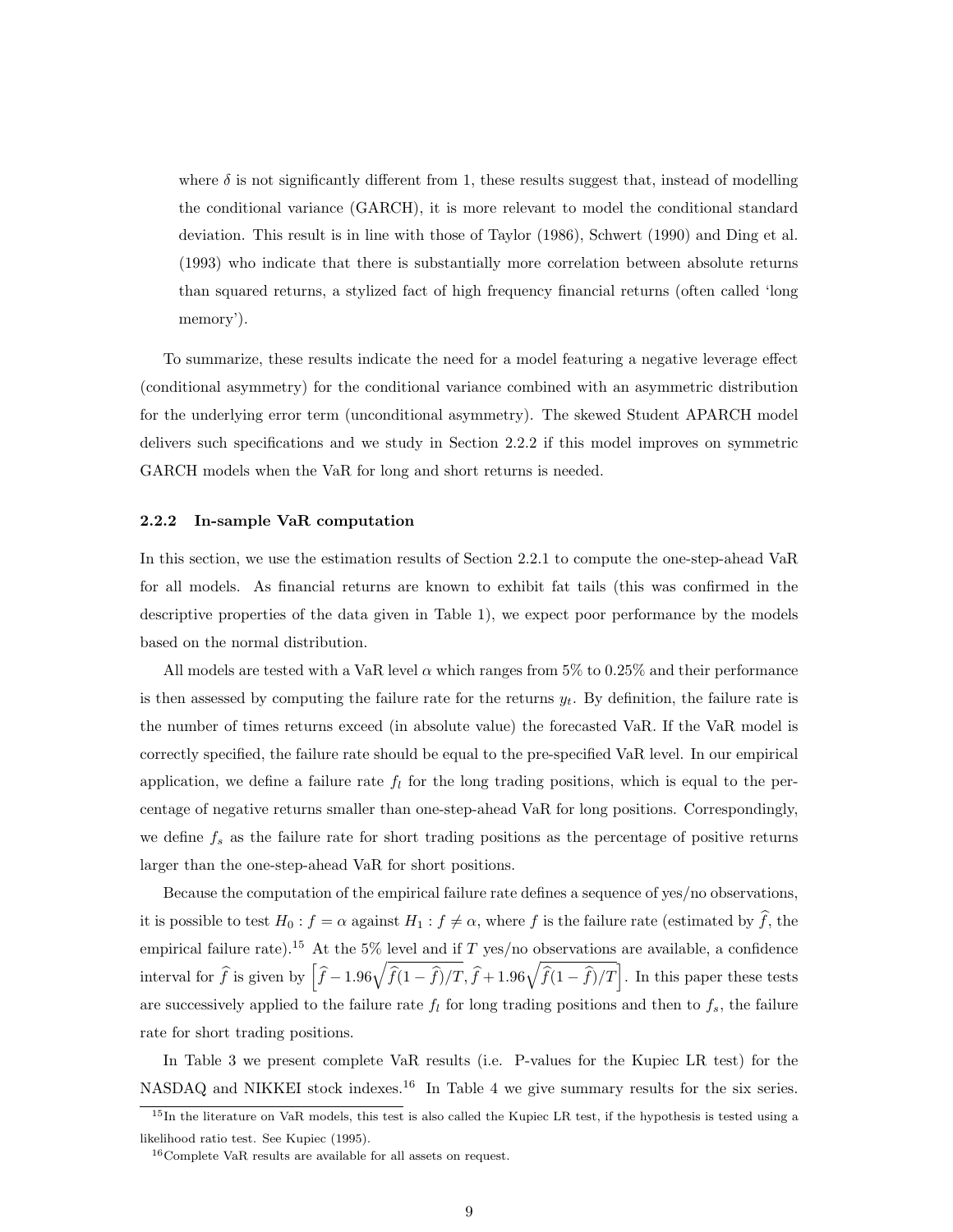These results indicate that:

- VaR models based on the normal distribution (RiskMetrics and normal APARCH model) have a difficult job in modelling large positive and negative returns.
- the symmetric Student APARCH model improves considerably on the performance of normal based models but its performance is still not satisfactory in all cases. For the NASDAQ index, its performance in general is even worse than normal based models. The reason is that the critical values of the Student distribution  $t_{\alpha,v}$  and  $t_{1-\alpha,v}$  are very large in this case, which leads to a high level of long and short VaR: the model is often rejected because it is too conservative.<sup>17</sup>
- the skewed Student APARCH model improves on all other specifications for both negative and positive returns. For the NASDAQ the improvement is substantial as the switch to a skewed Student distribution alleviates almost all problems due to the 'conservativeness' of the symmetric Student distribution. The model performs correctly in 100% of all cases for the negative returns (long VaR) and for the positive returns (short VaR). As indicated in Table 4, the skewed Student APARCH model correctly models nearly all VaR levels for long and short positions. In all cases, this is a significant improvement on the VaR performances of symmetric models.

### 2.2.3 Out-of-sample VaR computation

The testing methodology in the previous subsection is equivalent to back-testing the model on the estimation sample. Therefore it can be argued that this should be favorable to the tested model. In a 'real life situation', VaR models are used to deliver out-of-sample forecasts, where the model is estimated on the known returns (up to time t for example) and the VaR forecast is made for period  $[t+1, t+h]$ , where h is the time horizon of the forecasts. In this subsection we implement this testing procedure for the long and short VaR with  $h = 1$  day.

We use an iterative procedure where the skewed Student APARCH model is estimated to predict the one-day-ahead VaR. The first estimation sample is the complete sample for which the data is available less the last five years. The predicted one-day-ahead VaR (both for long and short positions) is then compared with the observed return and both results are recorded for later assessment using the statistical tests. At the *i-th* iteration where i goes from 2 to  $5 \cdot 252$  (five years of data), the estimation sample is augmented to include one more day and the VaRs are forecasted and recorded. Whenever  $i$  is a multiple of 50, the model is re-estimated to update the

<sup>17</sup>For example, the empirical failure rates for the short VaR are equal to 3.49%, 1.42%, 0.34%, 0.10% and 0.05% when  $\alpha$  is equal successively to 5%, 2.5%, 1%, 0.5% and 0.25%: in all cases the model is rejected because it is too conservative.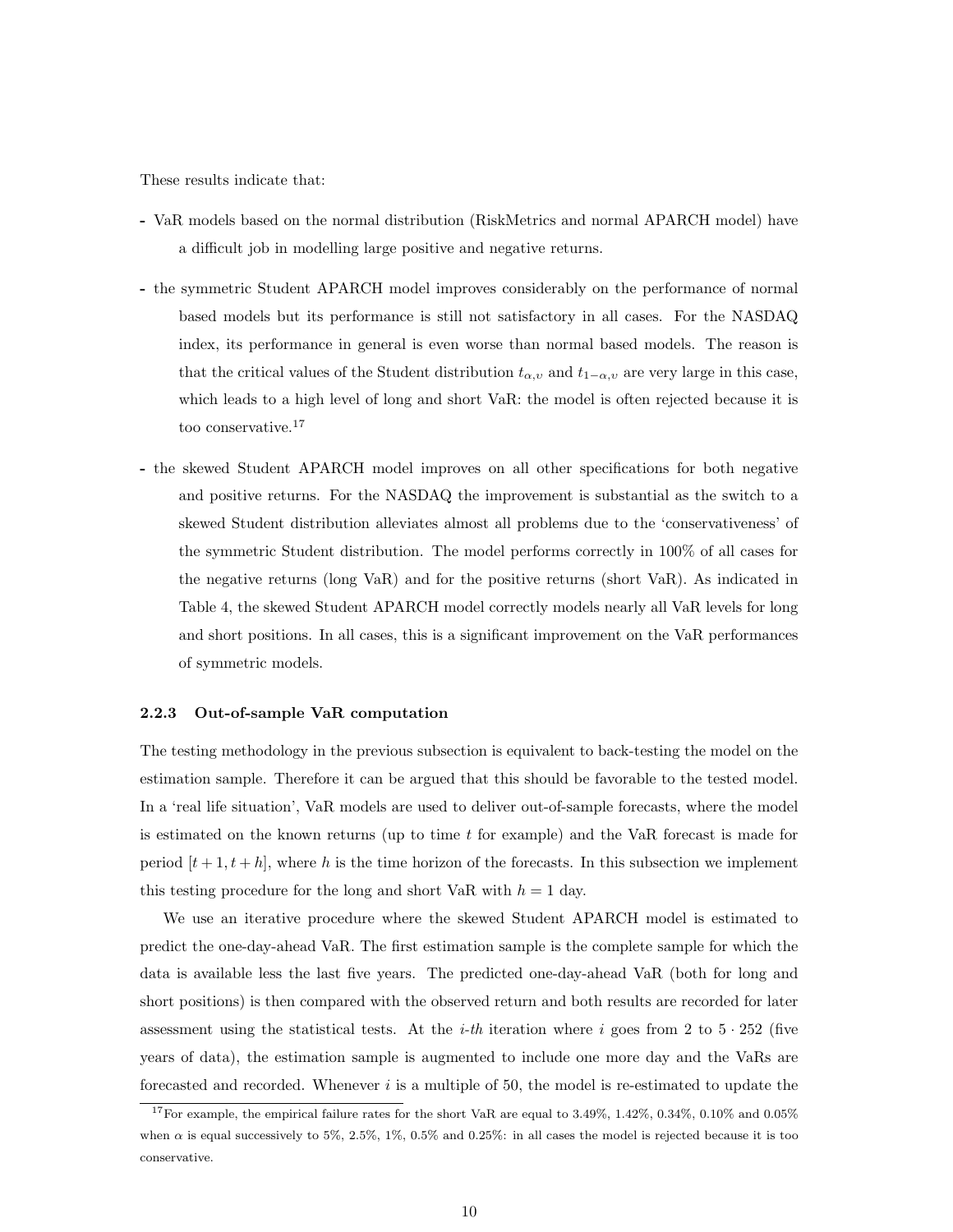skewed Student APARCH parameters. In other words, we update the model parameters every 50 trading days and we thus assume a 'stability window' of 50 days for our parameters.<sup>18</sup> We iterate the procedure until all days (less the last one) have been included in the estimation sample. Corresponding failure rates are then computed by comparing the long and short forecasted  $VaR_{t+1}$ with the observed return  $y_{t+1}$  for all days in the five years period. We use the same statistical tests as in the subsection dealing with the in-sample VaR.

Empirical results for the six financial assets are given in Table 5. Broadly speaking, these results are quite similar (although not as good) to those obtained for the in-sample testing procedure as the skewed Student APARCH model performs well for out-of-sample VaR prediction. Its combined (i.e. for long and short VaR) success rate is equal to 90% (FTSE), 70% (NASDAQ), 90% (NIKKEI), 80% (AA), 100% (MCD) and 80% (MRK). Moreover, there are no real differences between the results for the stock market indexes and the U.S. stocks as the skewed Student APARCH model performs equally well for both types of assets.

### 2.2.4 Expected short-fall and related measures

Our analysis in sub-sections 2.2.2 and 2.2.3 focused on the computation of empirical failure rates. In the last part of the empirical application, we now characterize the skewed Student APARCH model with respect to two other VaR related measures: the expected short-fall and the average multiple of tail event to risk measure.

The expected short-fall (see Scaillet, 2000) is defined as the expected value of the losses conditioned on the loss being larger than the VaR. The average multiple of tail event to risk measure "measures the degree to which events in the tail of the distribution typically exceed the VaR measure by calculating the average multiple of these outcomes to their corresponding VaR measures" (Hendricks, 1996). Both measures are computed for the in-sample estimation of the long and short VaR performed in sub-section 2.2.2.<sup>19</sup>

For the expected short-fall, we report full estimation results for the NASDAQ and NIKKEI stock indexes in Table 6.<sup>20</sup> These results indicate that the expected short-fall is in most cases larger (in absolute value) for the models based on the Student distribution than for the models based on the normal distribution. This is easily understood if one remembers that these models 'fail' less than the ones based on the normal distribution, but, when they fail, it happens for large (in

<sup>&</sup>lt;sup>18</sup>In a previous version of the paper, we re-estimated the model each day, i.e. whenever a new observation entered the information set. This is extremely time consuming and the results are qualitatively the same as when one updates the model parameters every 5, 10 and 50 observations.

<sup>&</sup>lt;sup>19</sup>The expected short-fall for the long VaR is computed as the average of the observed returns smaller than the long VaR. The expected short-fall for the short VaR is computed as the average of the observed returns larger than the short VaR. Computations are similar for the average multiple of tail event to risk measure.

 $^{20}$ Estimation results for the other 4 indexes are very similar to those given in Table 6 and are not reported.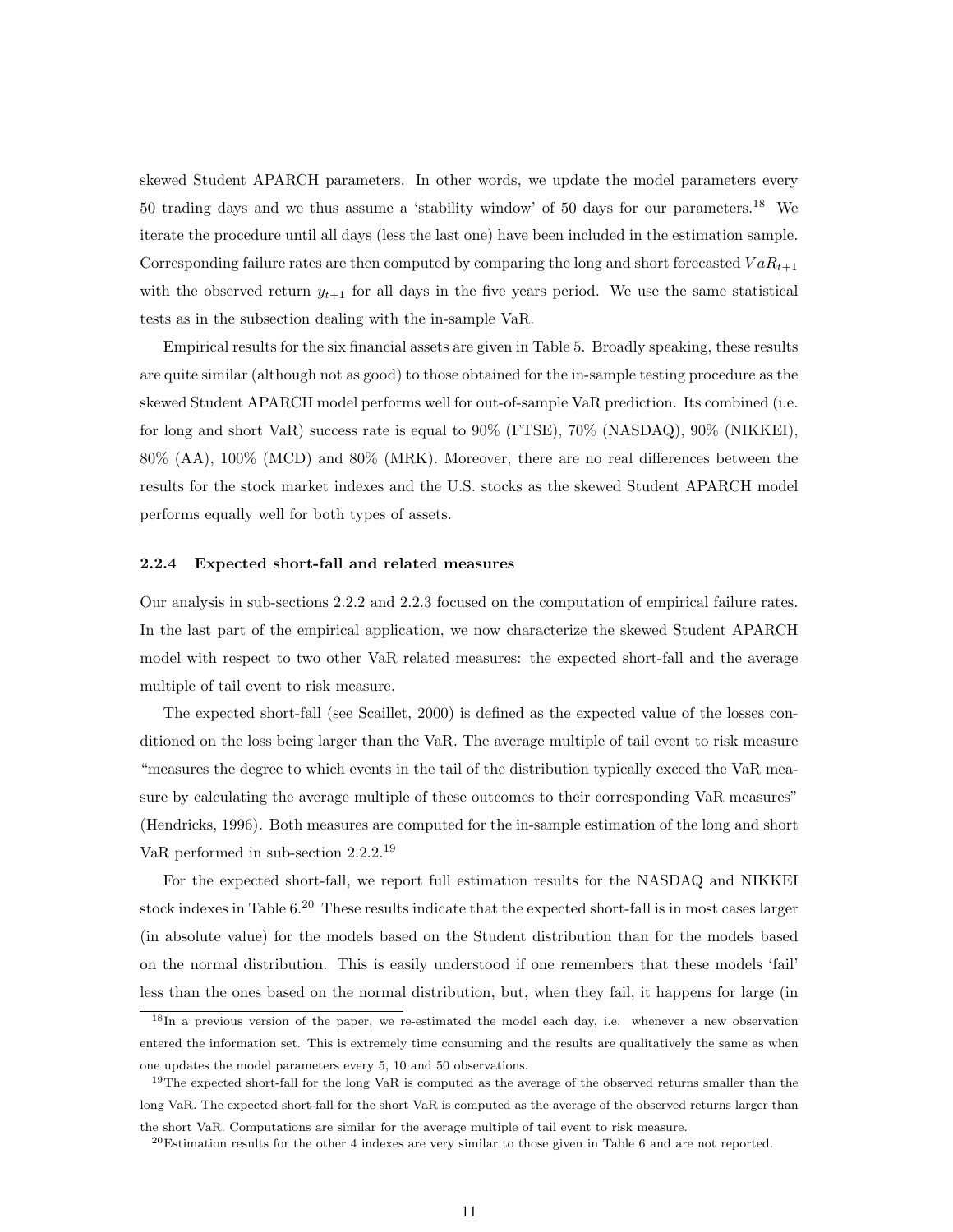absolute value) returns: the average of these returns is correspondingly large. It should be stressed that the expected short-fall is not a tool to rank VaR models or assess models' performances. Nevertheless it is useful for risk managers as it answers the following question: "when my model fails, how much do I lose on average?".

A related measure is the average multiple of tail event to risk measure, which is reported in Table 7 for the NASDAQ and NIKKEI stock indexes. The figures in this table indicate what is the average loss/predicted loss when the VaR model fails. For example, the 1.38 for the long VaR with NASDAQ data and the skewed Student APARCH models indicates that, at the 1% level, one expects to lose 1.38 the amount given by the VaR when returns are smaller than the VaR. As for the expected short-fall, this measure does not allow a ranking of the VaR models.

# 3 Multivariate VaR

Univariate empirical results given in the previous section have shown that the daily asset returns for the three stock indexes and the three U.S. stocks are heteroskedastic, fat-tailed and mostly skewed. Moreover, we have just shown that an AR-APARCH model combined with a skewed Student density for the innovations performs very well when the one-day-ahead VaR (both in- and out-of-sample) is to be forecasted.

In the second part of the paper, we now tackle the same in- and out-of-sample VaR problem but in a complete multivariate setting. As indicated in the introduction, most VaR studies focus on the univariate modelling of asset returns. From a finance point of view and whenever portfolio of assets are involved, the univariate approach has some severe shortcomings as one has to deal with the replicating portfolio (i.e. the univariate time series made up of the linear combination, with fixed weights, of the chosen assets) to get back to the univariate case and use the univariate VaR models. In this section, we extend the previous univariate analysis and we put forward a fully parameterized multivariate APARCH model (combined with a multivariate skewed Student distribution) to predict the long and short VaR for a portfolio of three assets.<sup>21</sup> In addition to the flexibility of the multivariate approach, this model also accounts for the increasing correlation between asset returns during periods of high volatility.

### 3.1 A multivariate VaR model

More generally, let us consider a time series vector  $y_t$ , with  $k (= 3)$  elements,  $y_t = (y_{1t}, y_{2t}, \ldots, y_{kt})'$ . A multivariate dynamic regression model with time-varying means, variances and covariances for

<sup>21</sup>Our analysis can of course be extended to a portfolio of more than three assets. It is however sufficient to introduce a complete multivariate model without the additional burden of the rapidly increasing computation time.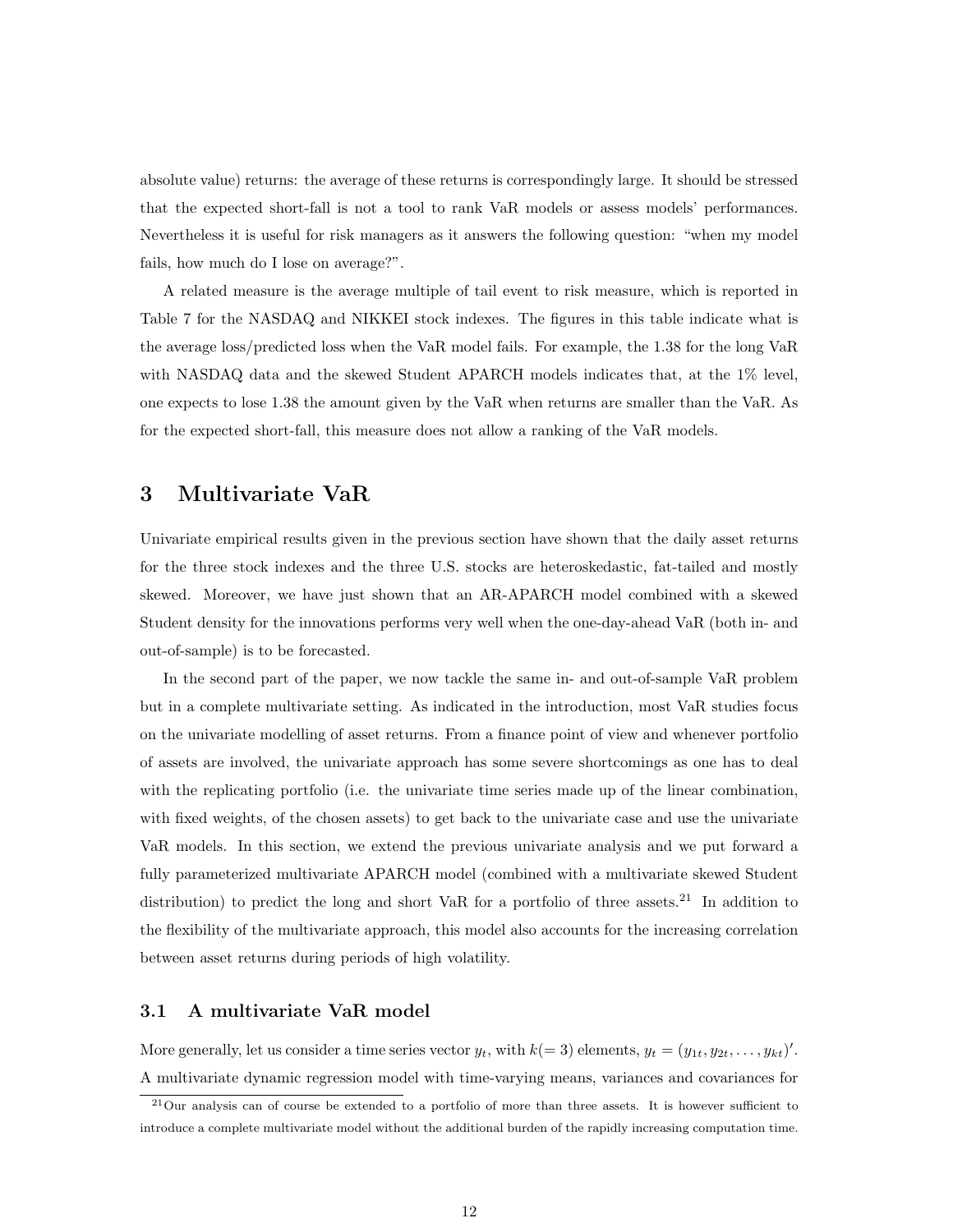the components of  $y_t$  can be written as:

$$
y_t = \mu_t + \Sigma_t^{1/2} z_t \tag{12}
$$

$$
\mu_t = C(\mu|\Omega_{t-1}) \tag{13}
$$

$$
\Sigma_t = \Sigma(\mu, \eta | \Omega_{t-1}) \tag{14}
$$

where  $z_t \in \mathbb{R}^k$  is an *i.i.d.* random vector independent of  $\Omega_{t-1}$  (the information set at time  $t-1$ ) with zero mean and identity variance matrix and  $C(.|\Omega_{t-1})$  and  $\Sigma(.|\Omega_{t-1})$  are functions of  $\Omega_{t-1}$ . It follows that  $E(y_t|\mu, \Omega_{t-1}) = \mu_t$  and  $Var(y_t|\mu, \eta, \Omega_{t-1}) = \sum_t^{1/2} (\sum_t^{1/2})' = \sum_t$ , i.e.  $\mu_t$  is the conditional mean vector (of dimension  $k \times 1$ ) and  $\Sigma_t$  the conditional variance matrix (of dimension  $k \times k$ ).

Among the most widely used multivariate GARCH models, one can highlight the Constant Conditional Correlations model (CCC) of Bollerslev (1990), the Vech of Kraft and Engle (1982) and Bollerslev, Engle and Wooldridge (1988), the BEKK of Engle and Kroner (1995), the Factor GARCH of Ng, Engle and Rothschild (1992), the General Dynamic Covariance (GDC) model of Kroner and Ng (1998), the Dynamic Conditional Correlations (DCC) model of Engle (2001) and the Time-Varying Correlation (TVC) model of Tse and Tsui (1998) (see Bauwens, Laurent and Rombouts, 2002 for a recent survey of multivariate GARCH models and their application in finance).

The specification we use to model the first two conditional moments is an obvious extension of the model introduced in the univariate part of the paper, i.e. an AR-TVC-APARCH model. This specification (which nests the TVC-GARCH proposed by Tse and Tsui, 1998) allows a timevarying conditional correlation, an APARCH specification for the conditional variances and an AR specification for the conditional mean. As suggested by the univariate results, we focus directly on an  $AR(2)$  and an  $APARCH(1,1)$  structure for the conditional means and conditional variances respectively. This  $AR(2)-TVC(1,1)-APARCH(1,1)$  model is defined as in Equation (12) with:

$$
\mu_t = (\mu_{1,t}, \dots, \mu_{3,t})', \quad z_t = (z_{1,t}, \dots, z_{3,t})'
$$
\n(15)

$$
\mu_{i,t} = \mu_i + \sum_{j=1}^{2} \phi_{i,j} (y_{i,t-j} - \mu_{i,j}) \quad (i = 1, ..., 3)
$$
\n(16)

$$
\Sigma_t = D_t \Gamma_t D_t \tag{17}
$$

$$
D_t = diag(\sigma_{1,t}, \dots, \sigma_{3,t})
$$
\n(18)

$$
\sigma_{i,t}^{\delta_i} = \omega_i + \alpha_{1,i} \left( |\varepsilon_{i,t-1}| - \alpha_{n,i} \varepsilon_{i,t-1} \right)^{\delta_i} + \beta_i \sigma_{i,t-1}^2 \quad (i = 1, ..., 3)
$$
\n(19)

$$
\varepsilon_t = (\varepsilon_{1,t}, \dots, \varepsilon_{3,t})' = y_t - \mu_t \tag{20}
$$

$$
\Gamma_t = (1 - \theta_1 - \theta_2)\Gamma + \theta_1 \Gamma_{t-1} + \theta_2 \Psi_{t-1}
$$
\n(21)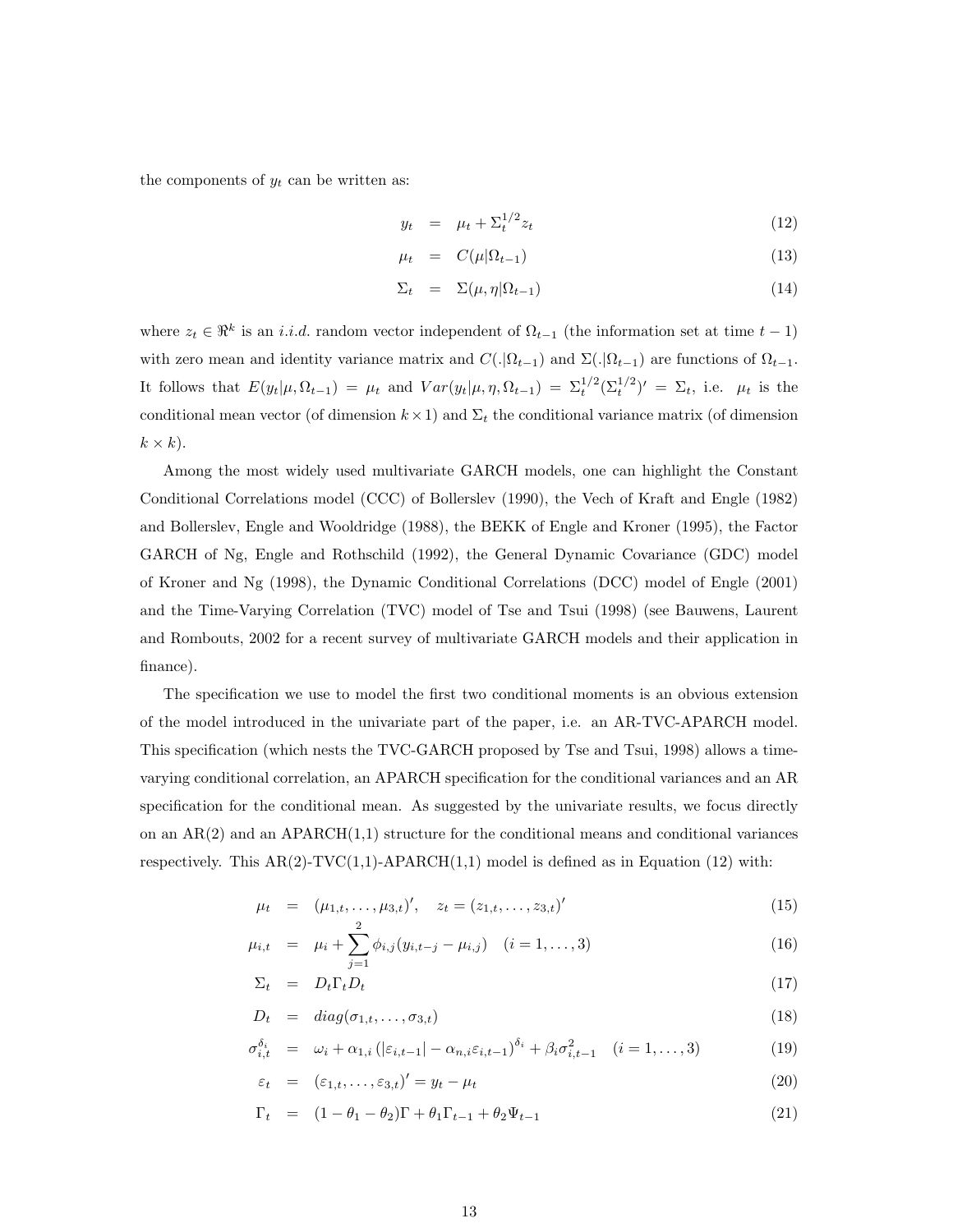$$
\Gamma = \begin{pmatrix} 1 & \rho_{12} & \rho_{13} \\ \rho_{12} & 1 & \rho_{23} \\ \rho_{13} & \rho_{23} & 1 \end{pmatrix}
$$
 (22)

$$
\Psi_{t-1} = B_{t-1}^{-1} E_{t-1} E_{t-1}' B_{t-1}^{-1}
$$
\n
$$
(23)
$$

$$
B_{t-1} = diag\left(\sum_{h=1}^{m} \epsilon_{1,t-h}^2, \dots, \sum_{h=1}^{m} \epsilon_{3,t-h}^2\right)^{1/2}
$$
\n(24)

$$
E_{t-1} = (\epsilon_{t-1}, \dots, \epsilon_{t-m}) \tag{25}
$$

$$
\epsilon_t = (\epsilon_{1,t}, \dots, \epsilon_{3,t})' = D_t^{-1} \varepsilon_t \tag{26}
$$

where  $\mu_i, \phi_{i,1}, \phi_{i,2}, \omega_i, \alpha_i, \alpha_{n,i}, \delta_i, \beta_i$   $(i = 1, \ldots, 3), \rho_{ij}$   $(1 \leq i < j \leq 3)$ , and  $\theta_1, \theta_2$  are parameters to be estimated.<sup>22</sup>  $\Psi_{t-1}$  is thus the sample correlation matrix of  $\{\epsilon_{t-1}, \ldots, \epsilon_{t-m}\}$ . Since  $\Psi_{t-1} = 1$ if  $m = 1$ , we must take  $m \geq 3$  to have a non-trivial correlation. In this application, we set  $m = 3$ . Note that the TVC-MGARCH model nests the constant correlation GARCH model of Bollerslev (1990). Therefore, we can test  $\theta_1 = \theta_2 = 0$  to check whether the constant correlation assumption is appropriate.

Estimation of the AR-TVC-APARCH model is done by (approximate) maximum likelihood. Thus, one has to make an additional assumption on the innovation process. As for the univariate case, two natural candidates are the multivariate normal and the multivariate Student density with at least two degrees of freedom  $v$  (in order to ensure the existence of second moments). The second distribution, denoted  $z \sim ST(0, I_k, v)$ , may be defined as follows:

$$
g(z_t|v) = \frac{\Gamma\left(\frac{v+k}{2}\right)}{\Gamma\left(\frac{v}{2}\right)\left[\pi(v-2)\right]^{\frac{k}{2}}}\left[1+\frac{z_t^{\prime}z_t}{v-2}\right]^{-\frac{k+v}{2}},\tag{27}
$$

where  $\Gamma(.)$  is the Gamma function.

Let us consider now the portfolio  $p_t^* = W'y_t$ , where W is the vector of the percentage of wealth invested in the  $k$  assets. Accordingly, under the normal assumption, the one-step-ahead VaR computed in  $t-1$  for long trading positions is given by  $W'\mu_t + \sqrt{W'\Sigma_t W} z_\alpha$ , while for short trading positions it is equal to  $W'\mu_t + \sqrt{W'\Sigma_t W} z_{1-\alpha}$ , with  $z_\alpha$  being the left quantile at  $\alpha$ % for the normal distribution and  $z_{1-\alpha}$  is the right quantile at  $\alpha$ %. Under the assumption of multivariate Student innovations, the one-step-ahead VaR is obtained by replacing  $z_{\alpha}$  and  $z_{1-\alpha}$  by  $st_{\alpha,\nu}$  and  $st_{1-\alpha,\nu}$ , respectively.

However, and as shown in Section 2, these densities are known to give poor VaR forecasts when the returns are skewed, even when an asymmetric specification for the conditional variance is included in the model. For this reason, Bauwens and Laurent (2002) recently put forward a practical and flexible solution to introduce skewness in multivariate symmetrical distributions. An application of this procedure to the multivariate Student density in Equation (27) gives a

<sup>&</sup>lt;sup>22</sup>The parameters  $\theta_1$  and  $\theta_2$  are assumed to be nonnegative with the additional constraint that  $\theta_1 + \theta_2 < 1$ .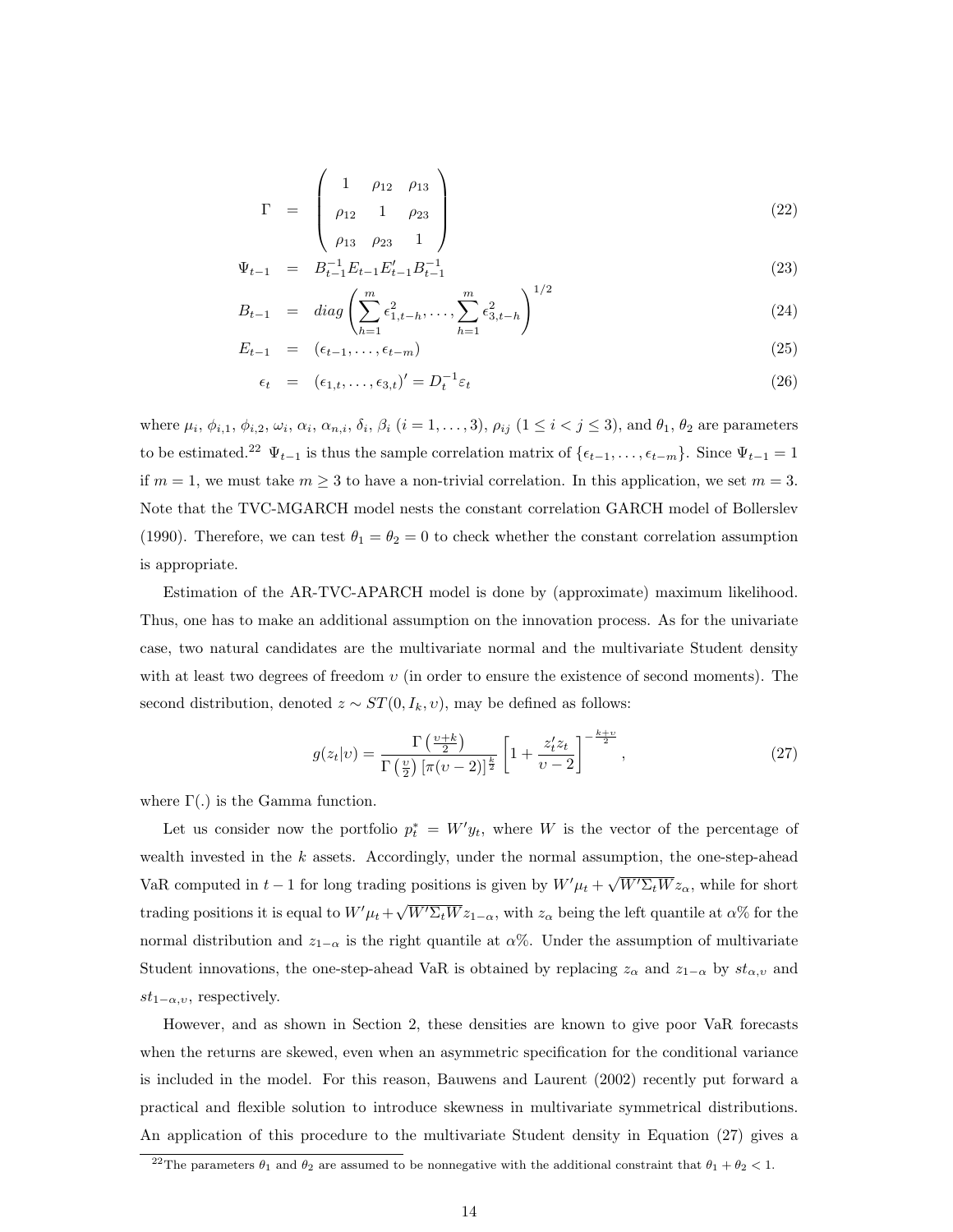'multivariate skewed Student' density, for which each marginal is a univariate skewed Student as described by Equation (6) and has its own asymmetry coefficient  $(\xi_i)$ .

¿From Definition 2 of Bauwens and Laurent (2002), the multivariate skewed Student density, denoted  $z \sim SKST(0, I_k, \xi, v)$ , is given by:

$$
f(z|\xi,\upsilon) = \left(\frac{2}{\sqrt{\pi}}\right)^k \left(\prod_{i=1}^k \frac{\xi_i s_i}{1 + \xi_i^2}\right) \frac{\Gamma(\frac{\upsilon + k}{2})}{\Gamma(\frac{\upsilon}{2})(\upsilon - 2)^{\frac{k}{2}}} \left(1 + \frac{\kappa' \kappa}{\upsilon - 2}\right)^{-\frac{k+\upsilon}{2}}.\tag{28}
$$

where

$$
\xi = (\xi_1, \dots, \xi_k) \tag{29}
$$

$$
\kappa = (\kappa_1, \dots, \kappa_k)'
$$
\n(30)

$$
\kappa_i = (s_i z_i + m_i) \xi_i^{-I_i} \tag{31}
$$

$$
I_i = \begin{cases} 1 \text{ if } z_i \geq -\frac{m_i}{s_i} \\ -1 \text{ if } z_i < -\frac{m_i}{s_i}. \end{cases}
$$

Note that  $m_i$  and  $s_i$  are obtained by replacing  $\xi$  by  $\xi_i$  in Equations (7) and (8).

By construction,  $E(z) = 0$  and  $Var(z) = I_k$ . If  $\xi_i = 1$  for all i, the  $SKST(0, I_k, \xi, v)$  density is the  $ST(0, I_k, v)$  one, i.e. the symmetric Student density and thus it also nests the multivariate normal if furthermore  $1/v = 0$ .

Under the assumption that  $z \sim SKST(0, I_k, \xi, v)$ , the computation of the one-step-ahead VaR is not as straightforward as before. Indeed there are no 'direct' analytic and easy-to-use formulae to switch from the conditional volatilities to the long and short VaR of the portfolio. However, the VaR can be computed using a simple Monte Carlo simulation as widely used in quantitative finance and option pricing. Indeed, let us compute a set of possible one-day-ahead prices for the chosen portfolio  $p_j^* = W'\mu_t + \sqrt{W'\Sigma_t W} z_j(\xi, v)$ , for  $j = 1, \ldots, j^*$ , where  $z_j(\xi, v)$  is a simulated random variable with distribution  $SKST(0, I_k, \xi, v)$ .<sup>23</sup> By definition, the one-step-ahead VaR at  $\alpha\%$  is defined as the empirical quantile at  $\alpha\%$  of  $p_j^*$  (over the j<sup>\*</sup> simulations), see Jorion (2000) for a discussion of Monte Carlo techniques in VaR applications. In the empirical application given in the next sub-section, we set  $j^* = 100,000^{24}$ 

# 3.2 In-sample and out-of-sample VaR computation in a multivariate setting

As detailed at the start of Section 3, we consider a portfolio of three assets which are the three U.S. stocks we dealt with in the univariate VaR application. We suppose that an investor has an amount of \$1 of which he invests  $70\%$  in AA,  $20\%$  in MCD and  $10\%$  in MRK. $^{25}$ 

<sup>&</sup>lt;sup>23</sup>See Bauwens and Laurent (2002) for more details on how to generate  $SKST(0, I_k, \xi, v)$  random numbers.

 $^{24}$ A separate Monte Carlo simulation study, not reported here, has shown that a choice of 100,000 simulations provides accurate estimates of the quantile.

<sup>&</sup>lt;sup>25</sup>We choose these weights to favor the asset which has a large skewness to fully test our method.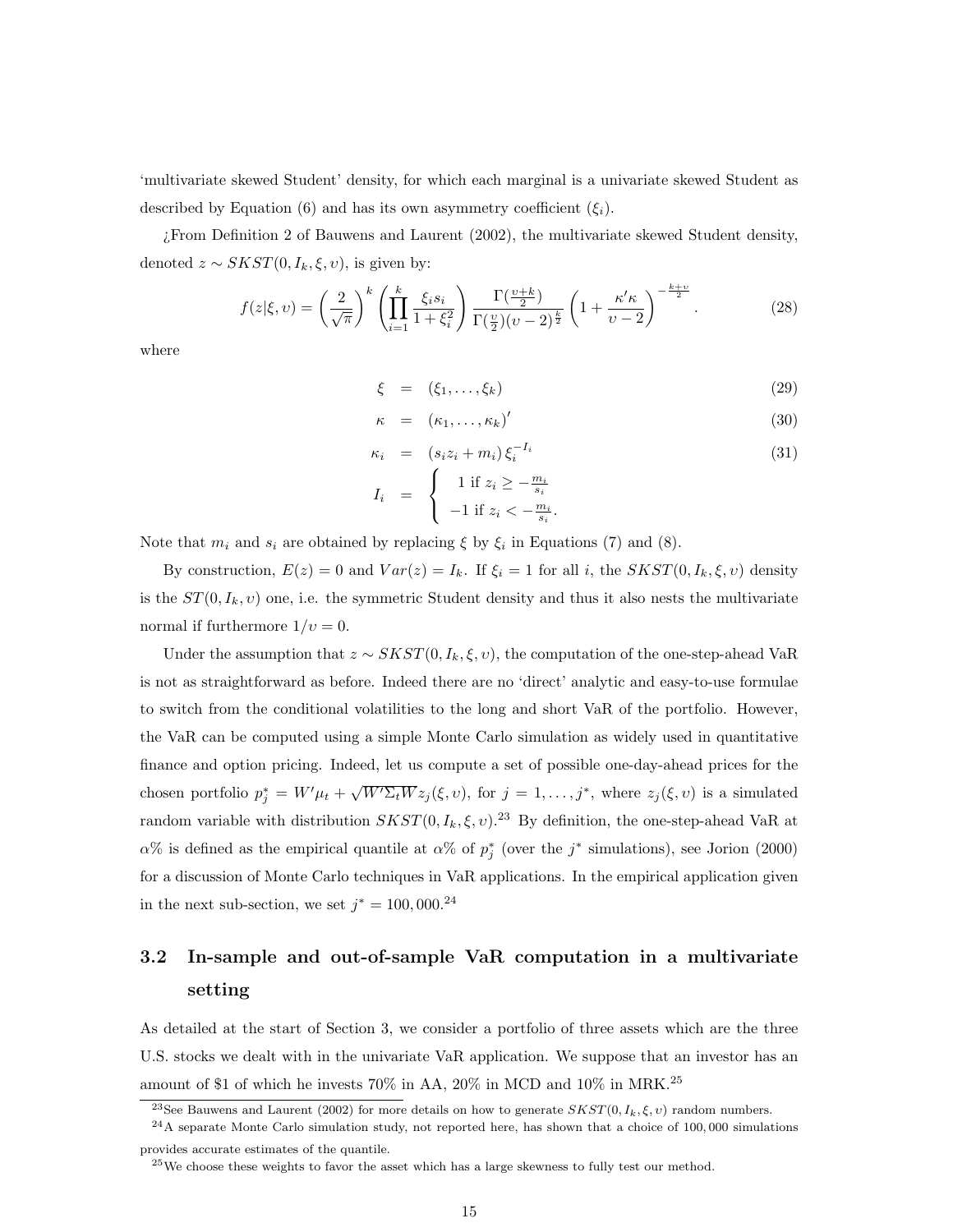Estimation results for the multivariate skewed Student AR-TVC-APARCH, obtained using a preliminary version of the Ox package MG@RCH 1.0 (see Laurent, Peters and Rombouts, 2002), are given in Table 8. Note that  $\theta_1$  and  $\theta_2$  are individually significantly different from 0 and the joint hypothesis  $H0: \theta_1 = \theta_2 = 0$  is widely rejected as the LR test statistic is equal to 53.95, much larger than the critical value of the corresponding  $\chi^2(2)$ . Therefore (and it was widely expected), the constant correlation hypothesis is largely rejected.

In-sample VaR results for long (i.e. a portfolio for an investor who is long in 70% of AA, 20% of MCD and 10% of MRK) and short (i.e. a portfolio for an investor who is short in 70% of AA, 20% of MCD and 10% of MRK) trading positions are reported in Table 9 for the normal, Student and skewed Student AR-TVC-APARCH models. In addition to the ML estimation of the models, we use the Monte Carlo simulation method to compute the left and right quantiles (long and short VaR) at the required percentage level. The empirical evidence is once again very much in favor of the skewed Student ARCH class of models, but this time in a multivariate setting. Indeed, the multivariate skewed Student AR-TVC-APARCH models exhibits failure rates for the portfolio which are very close to their theoretical counterparts as the P-values are all larger than the conventional levels of significance. For the other two models, the evidence is rather mixed, with the Student version delivering acceptable results and the normal-based model underperforming. Finally we also report (bottom lines of both panels of Table 9) full out-of-sample VaR results for the skewed Student AR-TVC-APARCH model. As in the univariate application, we use a five-year out-of-sample period for the out-of-sample assessment, with the model being re-estimated every 50 observations. Once again the performance of the skewed Student-based model is excellent as all P-values are larger than 5%. The total success rate (i.e. for both long and short VaR and for all percentage levels) of this model is thus equal to 100%, in-sample or out-of-sample.

# 4 Conclusion

Over short-term time horizons, conditional VaR models are usually found to be good candidates for quantifying possible trading losses. In this paper, we extended this analysis by introducing both univariate and multivariate VaR models that take into account losses arising from long and short trading positions. Because of the nature of long and short trading, this translates into bringing forward statistical models that correctly model the left and right tails of the distribution of returns. The proposed models are the skewed Student APARCH model (in the univariate setting) and the skewed Student AR-TVC-APARCH model (in the multivariate analysis suited for portfolio applications). Because density distribution of returns are usually not symmetric, it is shown that models<sup>26</sup> that rely on symmetric normal or Student distributions underperform

<sup>&</sup>lt;sup>26</sup>We considered three symmetric volatility models: the RiskMetrics, normal and Student APARCH models.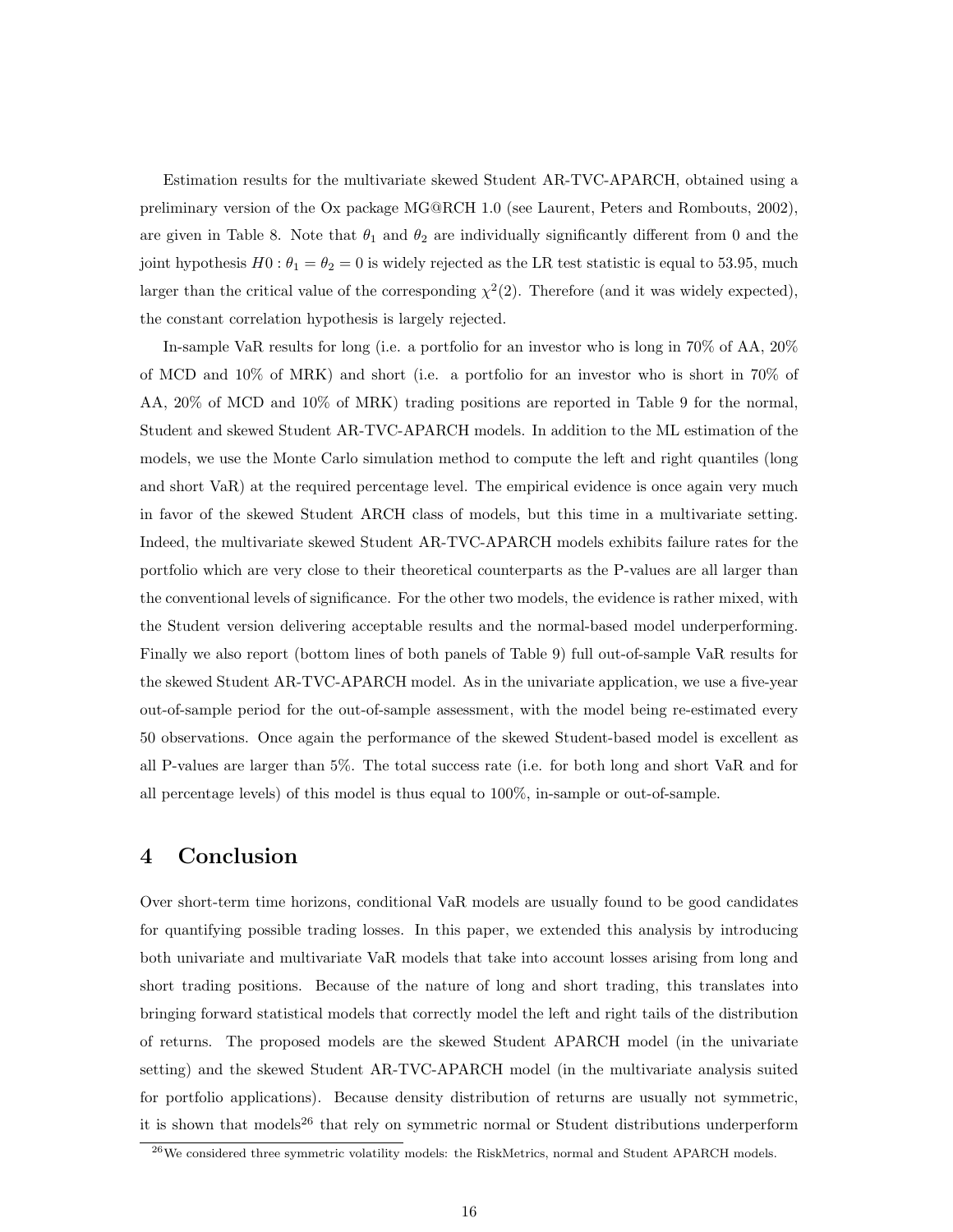with respect to the new models when the one-day-ahead VaR is to be forecasted. All models were applied to daily data for three stock indexes (FTSE, NASDAQ and NIKKEI) and three U.S. stocks (Alcoa, McDonald and Merck), with an out-of-sample testing procedure confirming the results of the in-sample backtesting method: in all cases the skewed Student-based models performed very well, both in the univariate and multivariate settings.

At this stage, several extensions can be considered. First, the performance of the new VaR models could also be assessed on multi-day period forecasts. While VaR models based on ARCH class specifications perform rather well for one-day time horizons, it is known that their performance is not as good for long time periods. Some recent work in this field is Christoffersen and Diebold (2000). Secondly, the VaR for long and short trading positions could be computed using non-parametric VaR models. Computation times and quality of VaR forecasts could be compared with the results given by the skewed Student APARCH class of models. Thirdly, as argued recently by Engle and Patton (1999), time-varying higher conditional moments are clearly of interest. In this respect, Hansen (1994), Harvey and Siddique (1999) and Lambert and Laurent (2000) have had some success in introducing dynamics in the third and fourth moments. Finally, additional relevant variables could be included in the conditional variance equations of the models. For example and given a database with this kind of information is available, one could assess the information content of the lagged implied volatility (computed from short-term call and put options written on the underlying assets) regarding the volatility or VaR forecasts. Previous research work in this field include Day and Lewis (1992) (options on the S&P100 index), Xu and Taylor (1995) (PHLX currency options market) or more recently Giot (2002) (options on nearby future prices for the cocoa, coffee and sugar contracts traded on the New York Board of Trade).

# References

- Bauwens, L., Laurent, S. 2002. A new class of multivariate skew densities, with application to garch models. CORE DP 2002/20.
- Bauwens, L., Laurent, S., Rombouts, J. 2002. A review of multivariate garch models with applications to financial data. unpublished manuscript.
- Bera, A.K., Higgins, M.L. 1993. Arch models: Properties, estimation and testing. Journal of Economic Surveys.
- Billio, M., Pelizzon, L. 2000. Value-at-risk: a multivariate switching regime approach. Journal of Empirical Finance 7: 531–554.
- Black, F. 1976. Studies of stock market volatility changes. Proceedings of the American Statistical Association, Business and Economic Statistics Section pp. 177–181.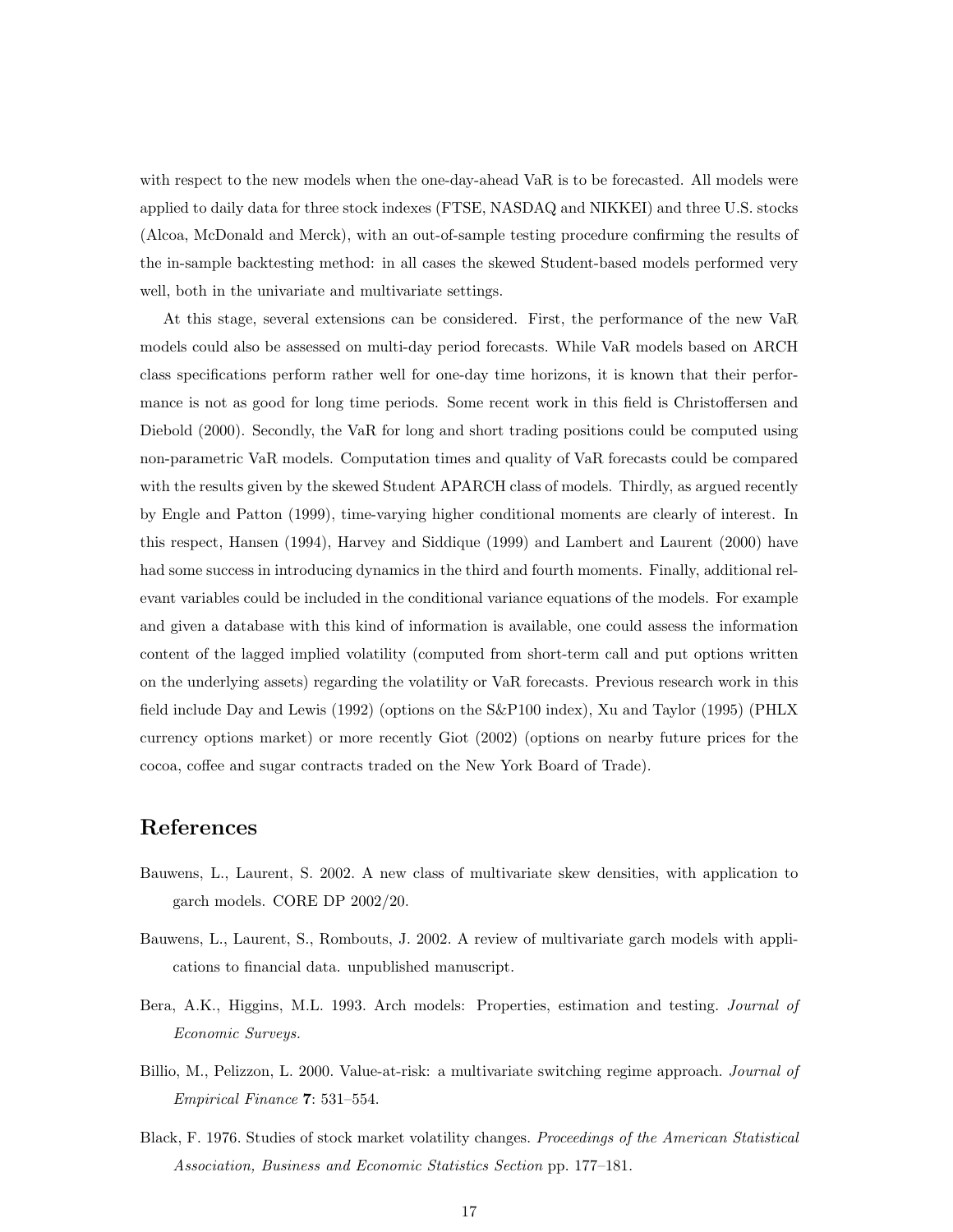- Bollerslev, T. 1986. Generalized autoregressive conditional heteroskedasticity. Journal of Econometrics 31: 307–327.
- 1990. Modeling the coherence in short-run nominal exchange rates: A multivariate generalized arch model. Review of Economics and Statistics 72: 498–505.
- Bollerslev, T., Engle, R.F., Wooldridge, J.M. 1988. A capital asset pricing mode1 with time varying covariances. Journal of Political Economy 96: 116–131.
- Brooks, C., Persand, G. 2000. Value-at-risk and market crashes. Discussion Paper in Finance 2000-01, University of Reading ISMA Centre.
- Campbell, J.Y., Lo, A.W., MacKinlay, A.C. 1997 The Econometrics of Financial Markets. Princeton: Princeton University Press.
- Christoffersen, P.F., Diebold, F.X. 2000. How relevant is volatility forecasting for financial risk management? Review of Economics and Statistics 82: 1–11.
- Danielsson, J., de Vries, C.G. 2000. Value-at-risk and extreme returns. Annales d'Economie et Statistique 3: 73–85.
- Day, T.E., Lewis, C.M. 1992. Stock market volatility and the information content of stock index options. Journal of Econometrics 52: 267–287.
- Ding, Z., Granger, C. W. J., Engle, R. F. 1993. A long memory property of stock market returns and a new model. Journal of Empirical Finance 1: 83–106.
- El Babsiri, M., Zakoian, J.-M. 1999. Contemporaneous asymmetry in GARCH processes. Forthcoming in Journal of Econometrics.
- Engle, R., Kroner, F.K. 1995. Multivariate simultaneous generalized arch. Econometric Theory 11: 122–150.
- Engle, R.F. 1982. Autoregressive conditional heteroscedasticity with estimates of the variance of united kingdom inflation. Econometrica 50: 987–1007.
- 1995 ARCH Selected Readings. Oxford: Oxford University Press.
- 2001. Dynamic conditional correlation a simple class of multivariate garch models. Mimeo, UCSD.
- Engle, R.F., Patton, A. 1999. What good is a volatility model? Mimeo, San Diego, Department of Economics.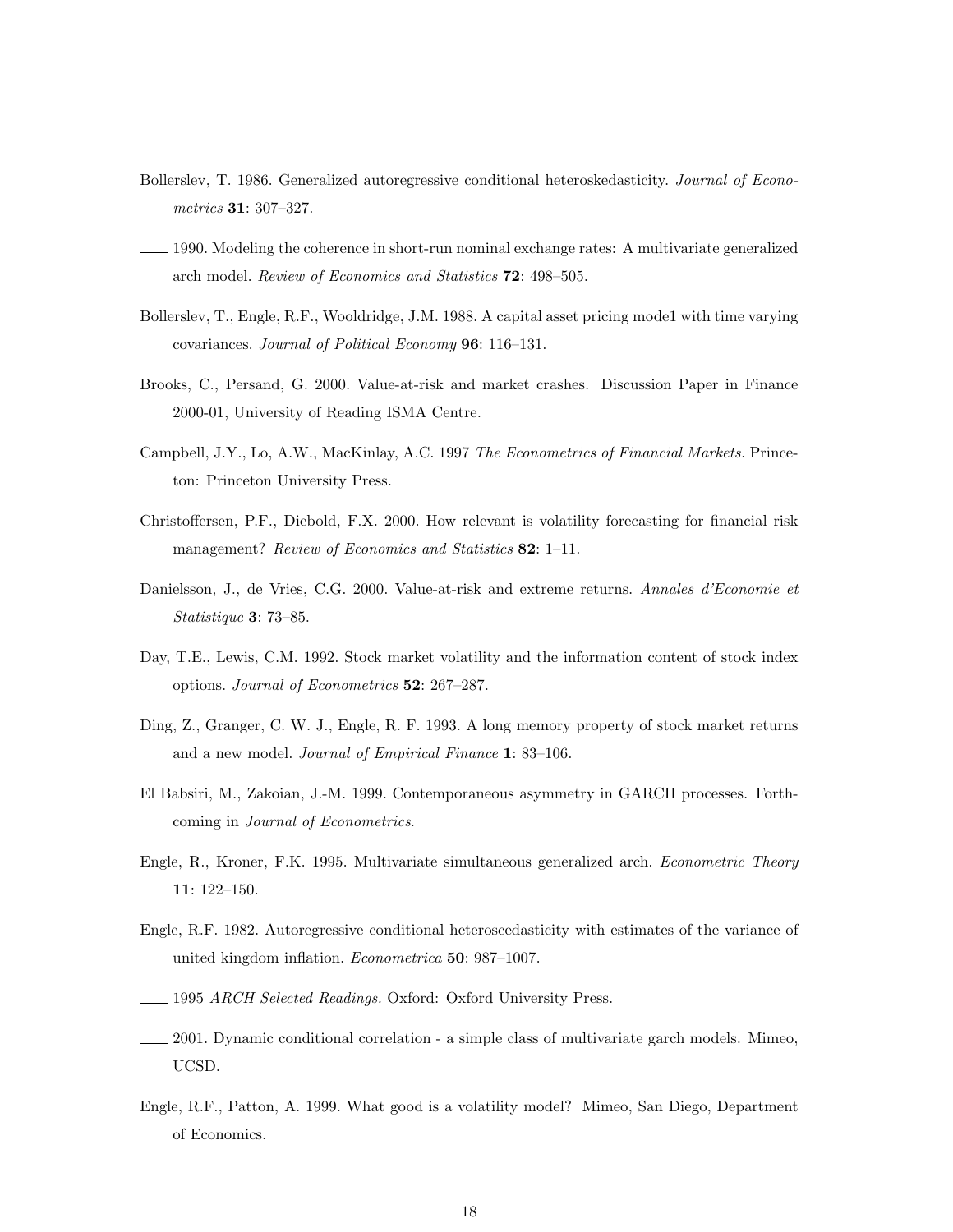- Fernández, C., Steel, M.F.J. 1998. On bayesian modelling of fat tails and skewness. Journal of the American Statistical Association 93: 359-371.
- French, K.R., Schwert, G.W., Stambaugh, R.F. 1987. Expected stock returns and volatility. Journal of Financial Economics 19: 3–29.
- Giot, P. 2002. The information content of implied volatility in agricultural commodity markets. Forthcoming in Journal of Futures Markets.
- Hansen, B.E. 1994. Autoregressive conditional density estimation. International Economic Review 35: 705–730.
- Harvey, C.R., Siddique, A. 1999. Autoregressive conditional skewness. Journal of Financial and Quantitative Analysis 34: 465–487.
- He, C., Teräsvirta, T. 1999a. Higher-order dependence in the general power arch process and a special case. Stockholm School of Economics, Working Paper Series in Economics and Finance, No. 315.
- 1999b. Statistical properties of the asymmetric power arch process. In *Cointegration, causal*ity, and forecasting. Festschrift in honour of Clive W.J. Granger, ed. R. Engle and H. White. Oxford: Oxford University Press chapter 19, pp. 462–474.
- Hendricks, D. 1996. Evaluation of value-at-risk models using historical data. Federal Reserve Bank of New York Economic Policy Review, April 1996.
- Jorion, P. 2000 Value-at-Risk: The New Benchmark for Managing Financial Risk. New York: McGraw-Hill.
- Kraft, D.F., Engle, R.F. 1982. Autoregressive conditional heteroskedasticity in multiple time series. unpublished manuscript, Department of Economics, UCSD.
- Kroner, F.K., Ng, V.K. 1998. Modelling asymmetric comovements of asset returns. The Review of Financial Studies 11: 817–844.
- Kupiec, P. 1995. Techniques for verifying the accuracy of risk measurement models. *Journal of* Derivatives 2: 173–84.
- Lambert, P., Laurent, S. 2000. Modelling skewness dynamics in series of financial data. Discussion Paper, Institut de Statistique, Louvain-la-Neuve.
- 2001. Modelling financial time series using GARCH-type models and a skewed student density. Mimeo, Université de Liège.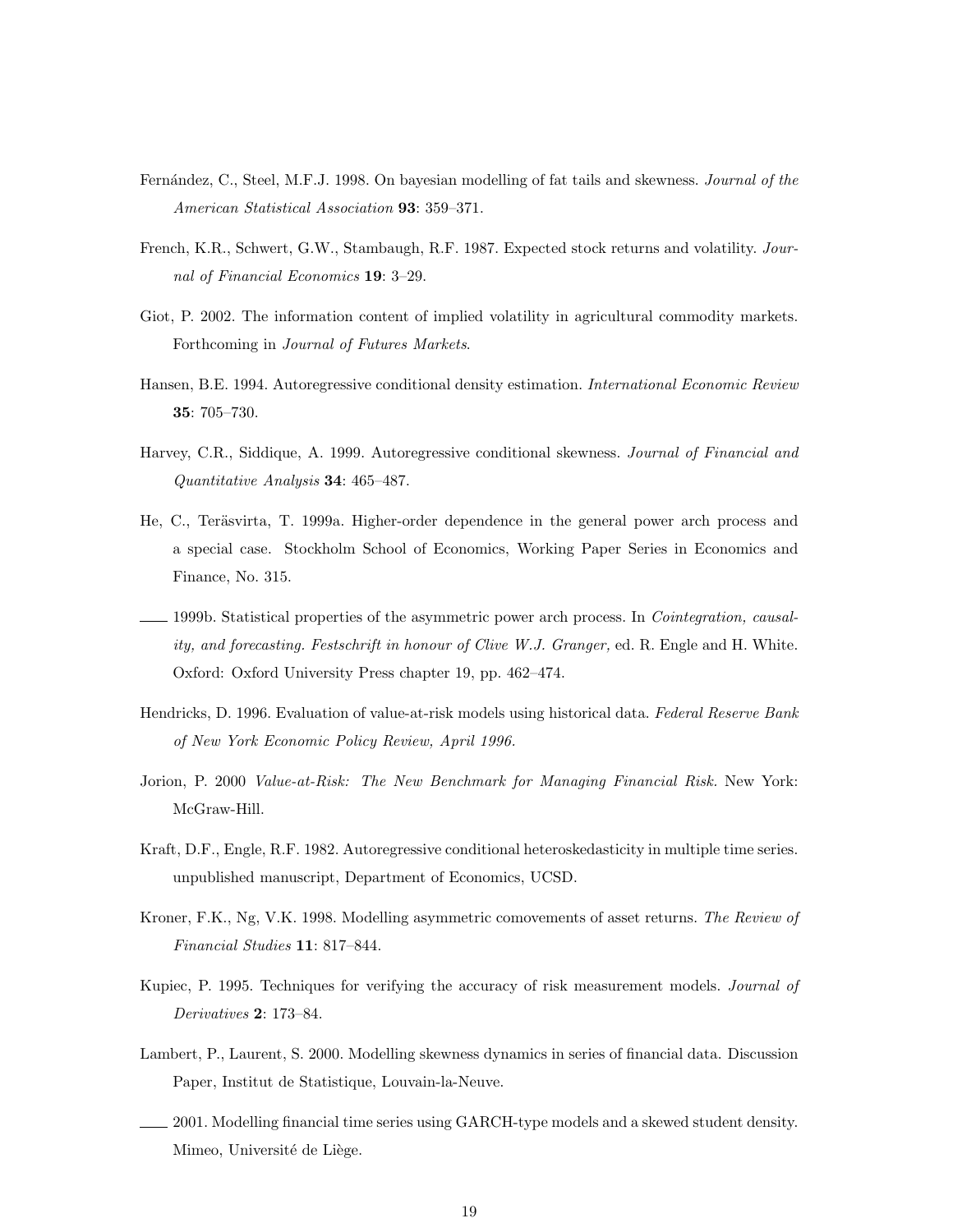- Laurent, S., Peters, J.-P. 2002. G@RCH 2.2 : An ox package for estimating and forecasting various ARCH models. Journal of Economic Surveys 16: 447–485.
- Laurent, S., Peters, J.-P., Rombouts, J. 2002. MG@RCH 1.0 : An ox package for estimating and forecasting various multivariate ARCH models. Manuscript, Université Catholique de Louvain.
- Longin, F., Solnik, B. 1995. Is the correlation in international equity returns constant: 1960-1990? Journal of International Money and Finance 14: 3–26.
- Mittnik, S., Paolella, M.S. 2000. Conditional density and value-at-risk prediction of asian currency exchange rates. Journal of Forecasting 19: 313–333.
- Ng, V., Engle, R.F., Rothschild, M. 1992. A multi-dynamic factor model for stock returns. Journal of Econometrics 52: 245–265.
- Pagan, A., Schwert, G. 1990. Alternative models for conditional stock volatility. Journal of Econometrics 45: 267–290.
- Palm, F.C. 1996. GARCH models of volatility. In Handbook of Statistics, ed. G.S. Maddala and C.R. Rao. Amsterdam: Elsevier Science pp. 475–497.
- Paolella, M. S. 1997. Using flexible GARCH models with asymmetric distributions. Working paper, Institute of Statistics and Econometrics Christian Albrechts University at Kiel.
- Scaillet, O. 2000. Nonparametric estimation and sensitivity analysis of expected shortfall. Mimeo, Université Catholique de Louvain, IRES.
- Schwert, W. 1990. Stock volatility and the crash of '87. Review of Financial Studies 3: 77–102.
- Sharpe, W.F., Alexander, G.J., Bailey, J.V. 1999 Investments. New York: Prentice-Hall.
- Taylor, S.J. 1986 Modelling Financial Time Series. New York: J. Wiley & Sons.
- Tse, Y.K., Tsui, A.K.C 1998. A multivariate garch model with time-varying correlations. Forthcoming in Journal of Business, Economics and Statistics.
- van den Goorbergh, R., Vlaar, P. 1999. Value-at-risk analysis of stock returns. historical simulation, variance techniques or tail index estimation? De Nederlandse Bank-Staff Report, 40.
- Xu, X., Taylor, S.J. 1995. Conditional volatility and the informational efficiency of the phlx currency options market. Journal of Banking and Finance 19: 803–821.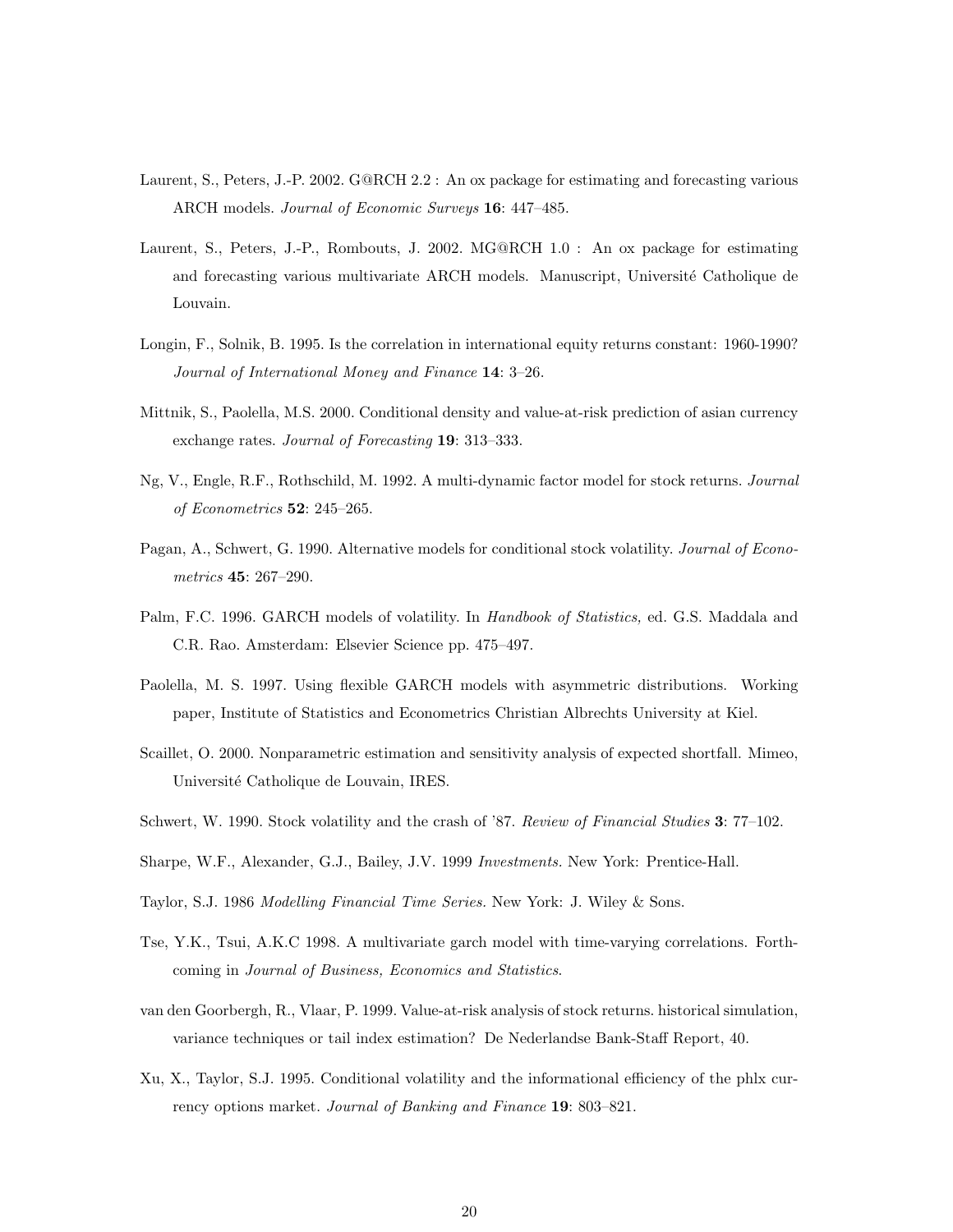

Figure 1: FTSE stock index in level, daily returns, daily returns density (vs. normal) and QQ-plot against the normal distribution. The time period is  $04/01/1988$  -  $21/12/2000.$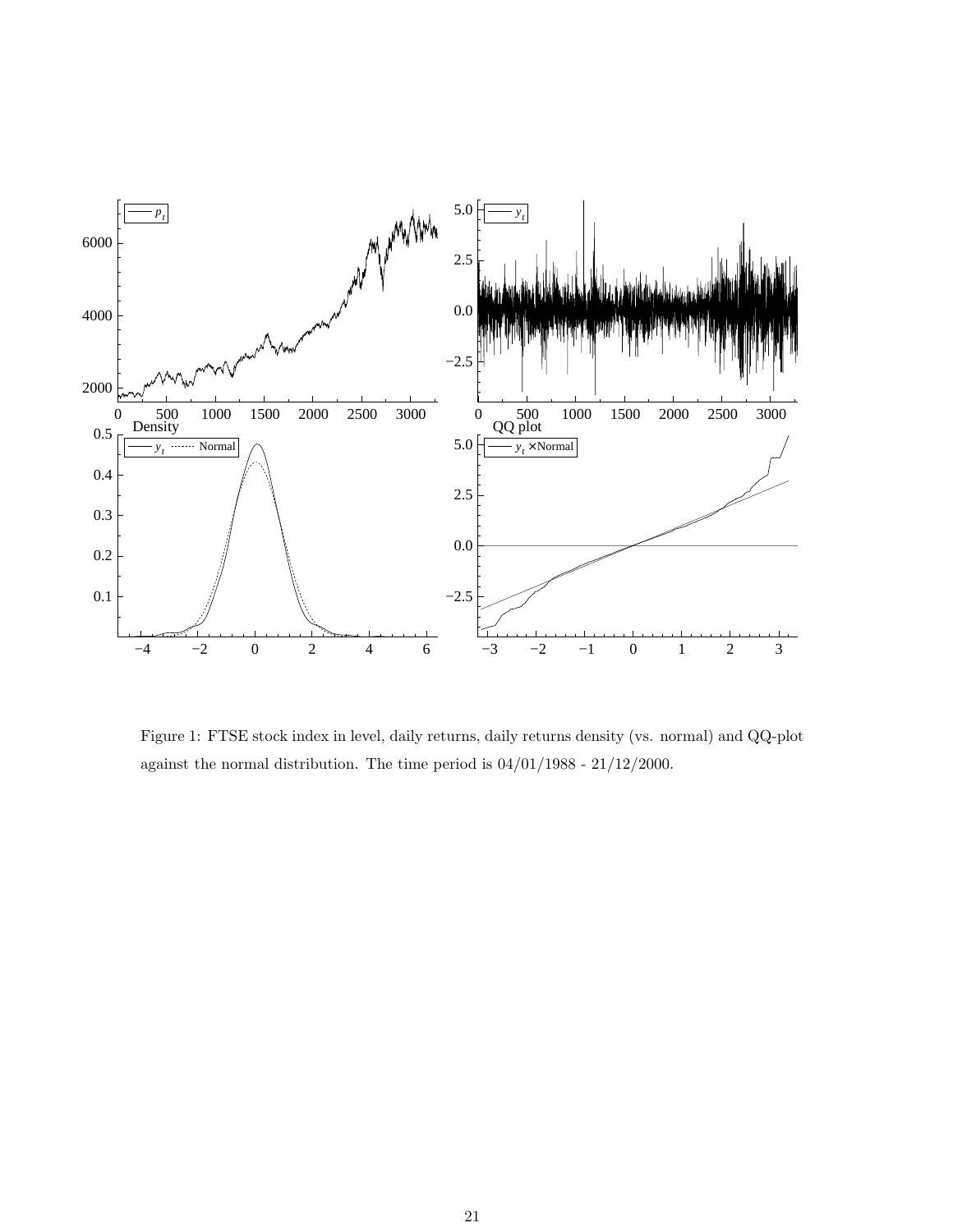

Figure 2: NASDAQ stock index in level, daily returns, daily returns density (vs. normal) and QQ-plot against the normal distribution. The time period is 11/10/1984 - 21/12/2000.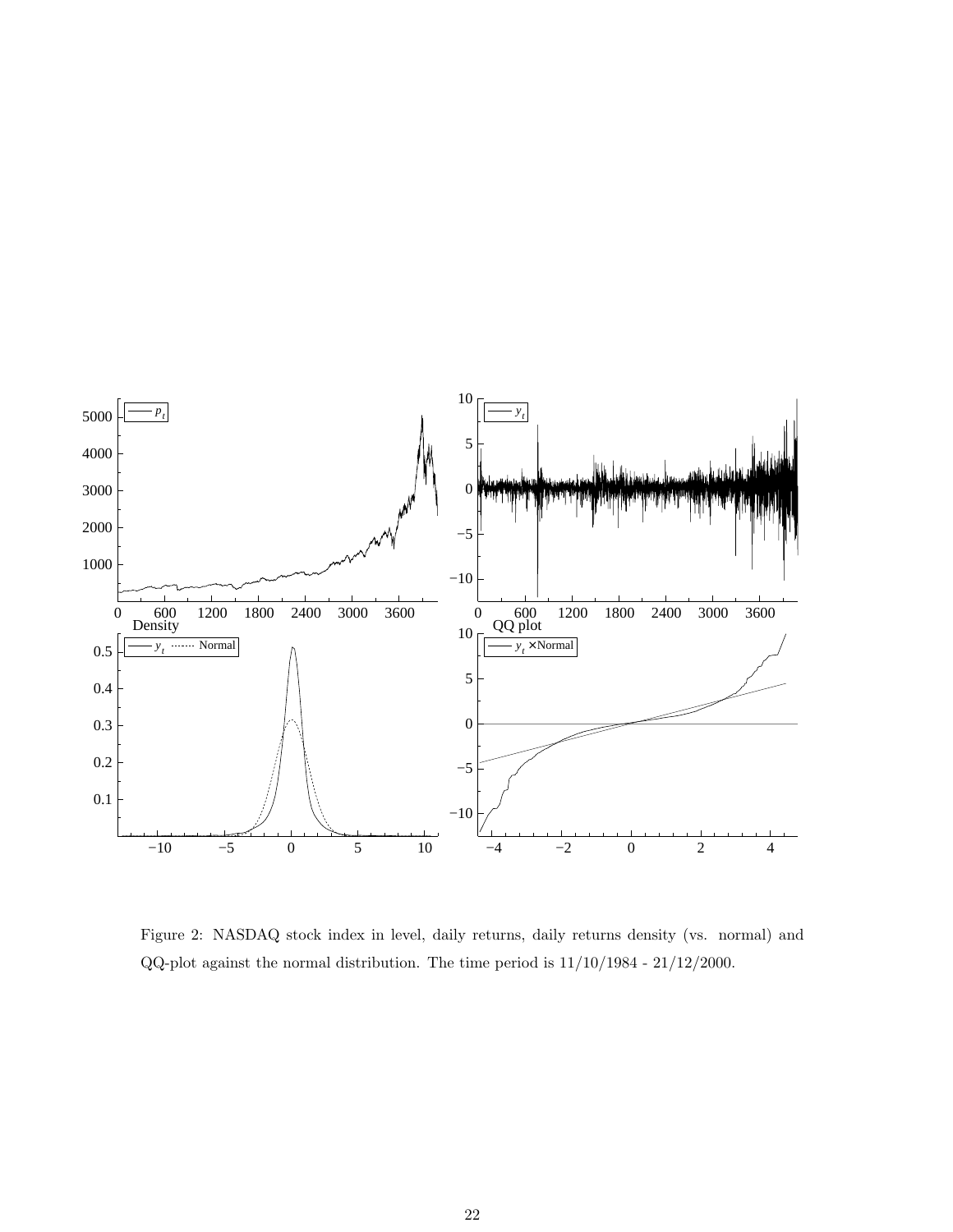

Figure 3: NIKKEI stock index in level, daily returns, daily returns density (vs. normal) and QQ-plot against the normal distribution. The time period is  $4/1/1984$  -  $21/12/2000$ .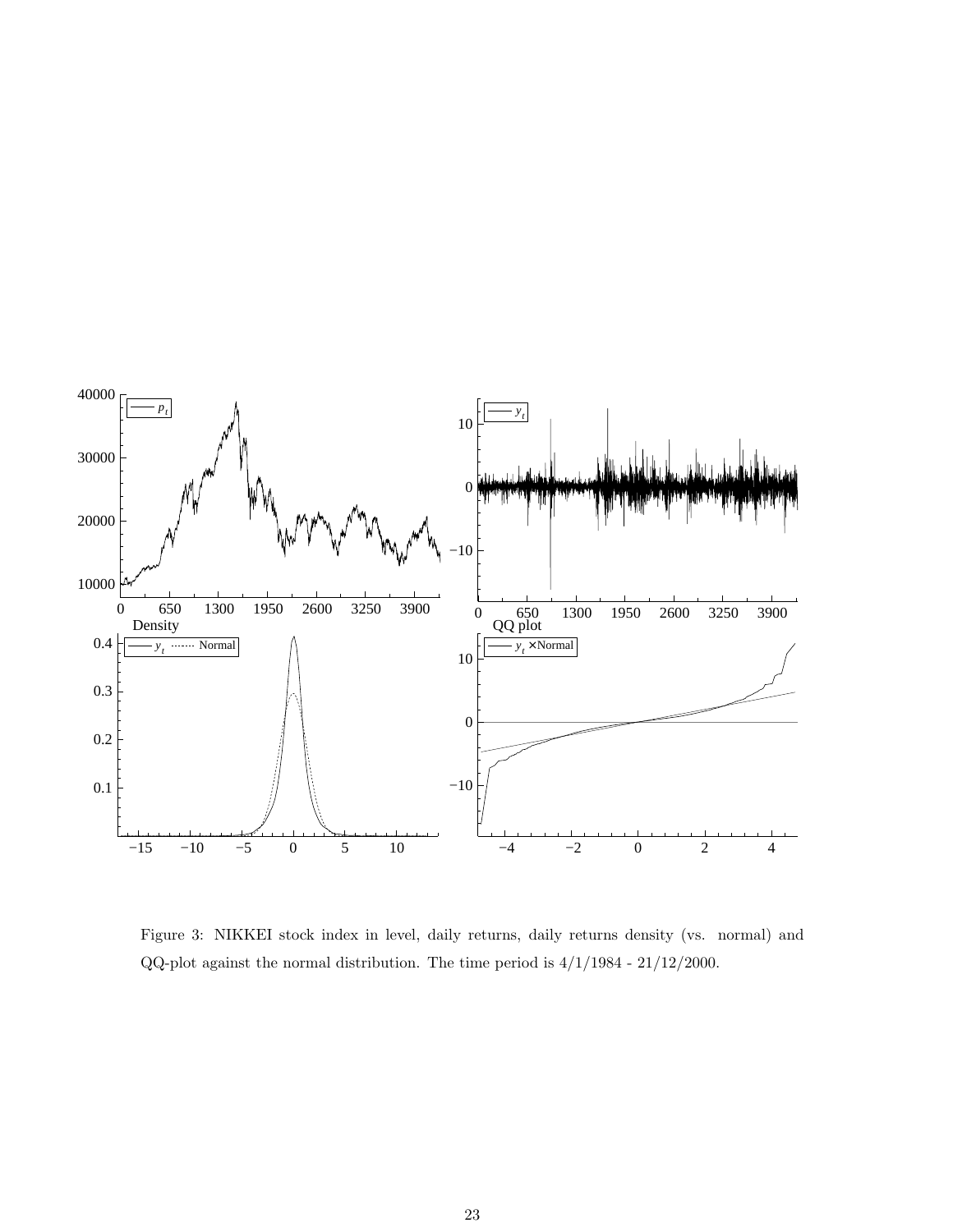

Figure 4: ALCOA in level, daily returns, daily returns density (vs. normal) and QQ-plot against the normal distribution. The time period is 03/01/1990 - 03/05/2002.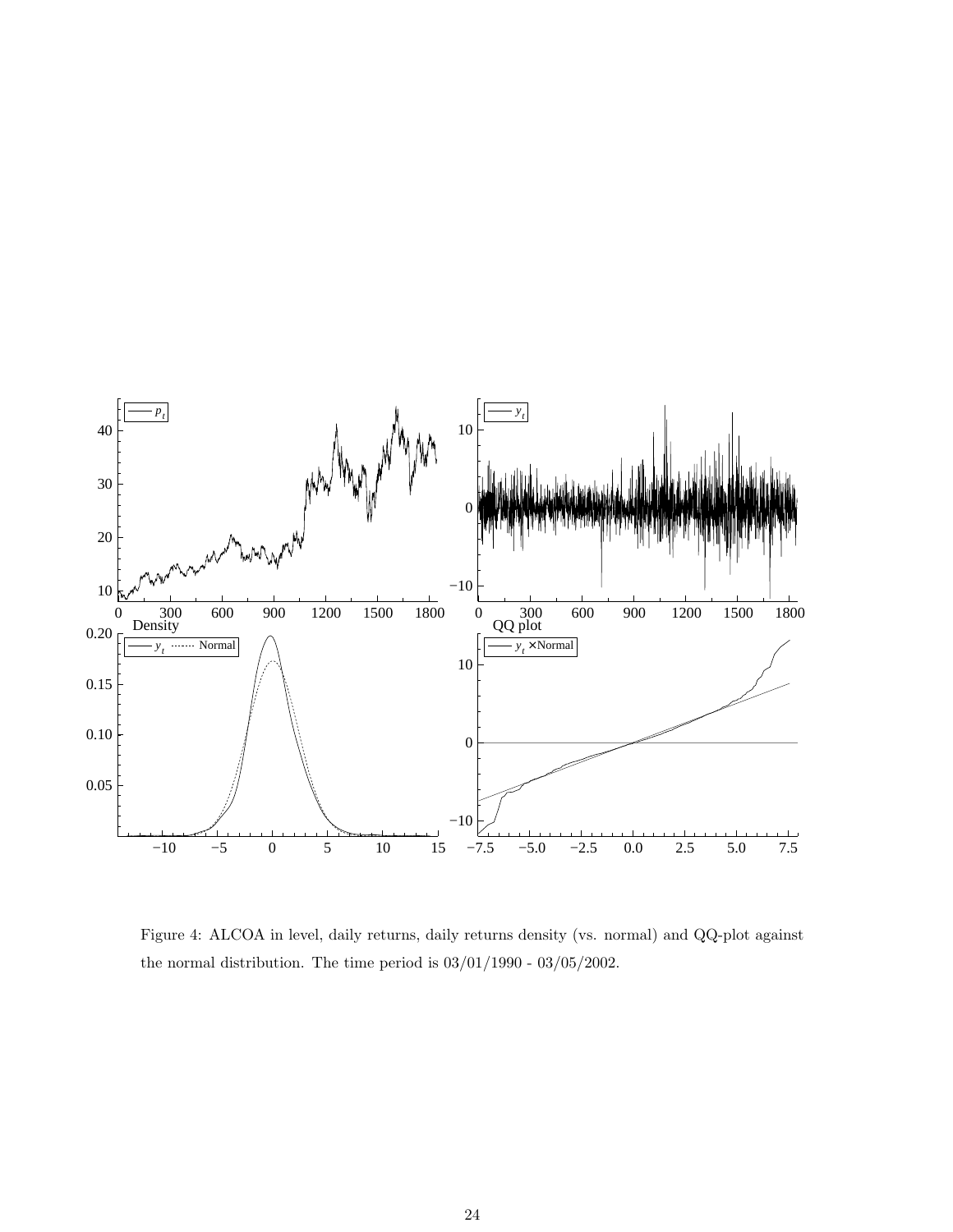

Figure 5: MacDonald in level, daily returns, daily returns density (vs. normal) and QQ-plot against the normal distribution. The time period is 03/01/1990 - 03/05/2002.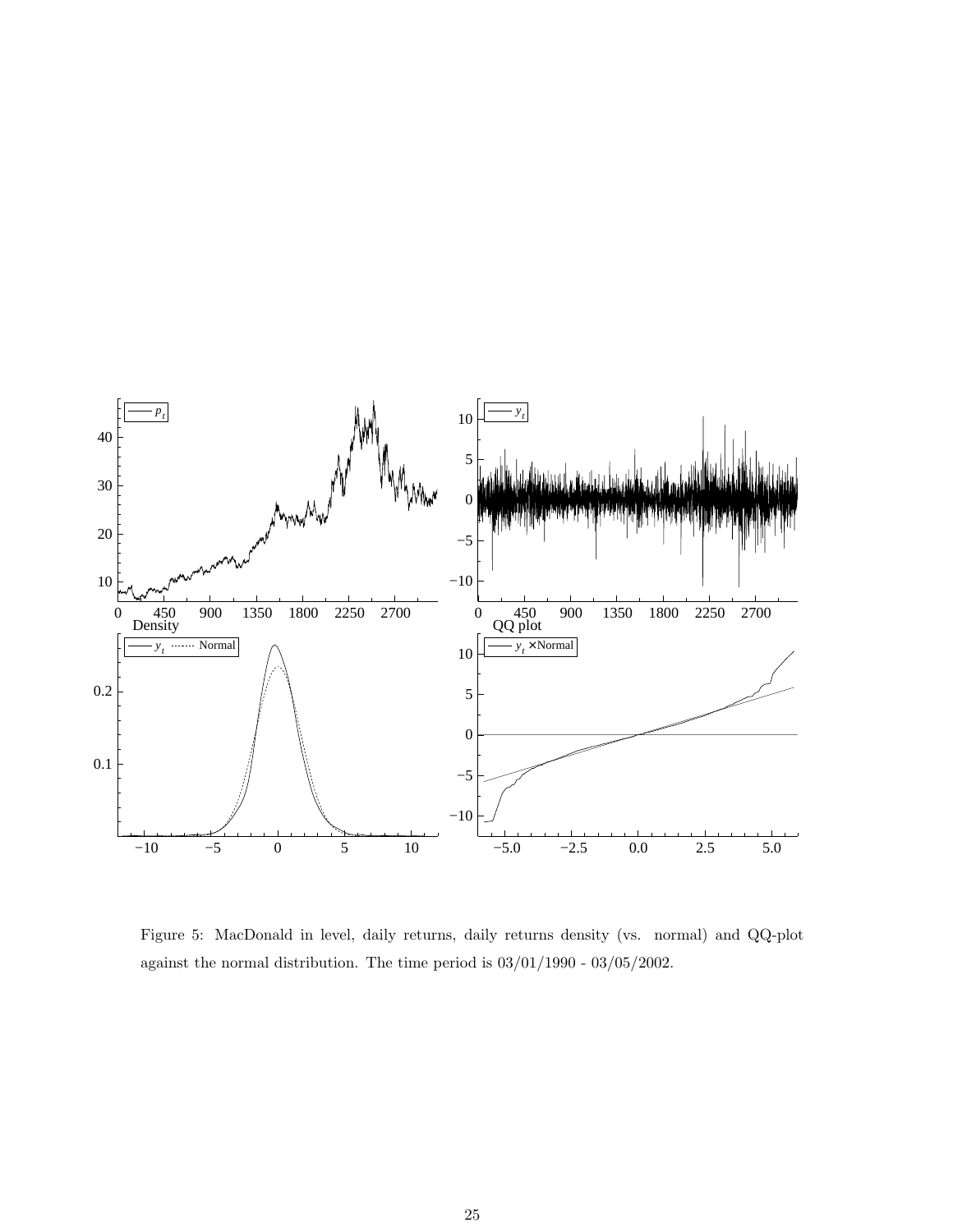

Figure 6: Merck in level, daily returns, daily returns density (vs. normal) and QQ-plot against the normal distribution. The time period is  $03/01/1990$  -  $03/05/2002$ .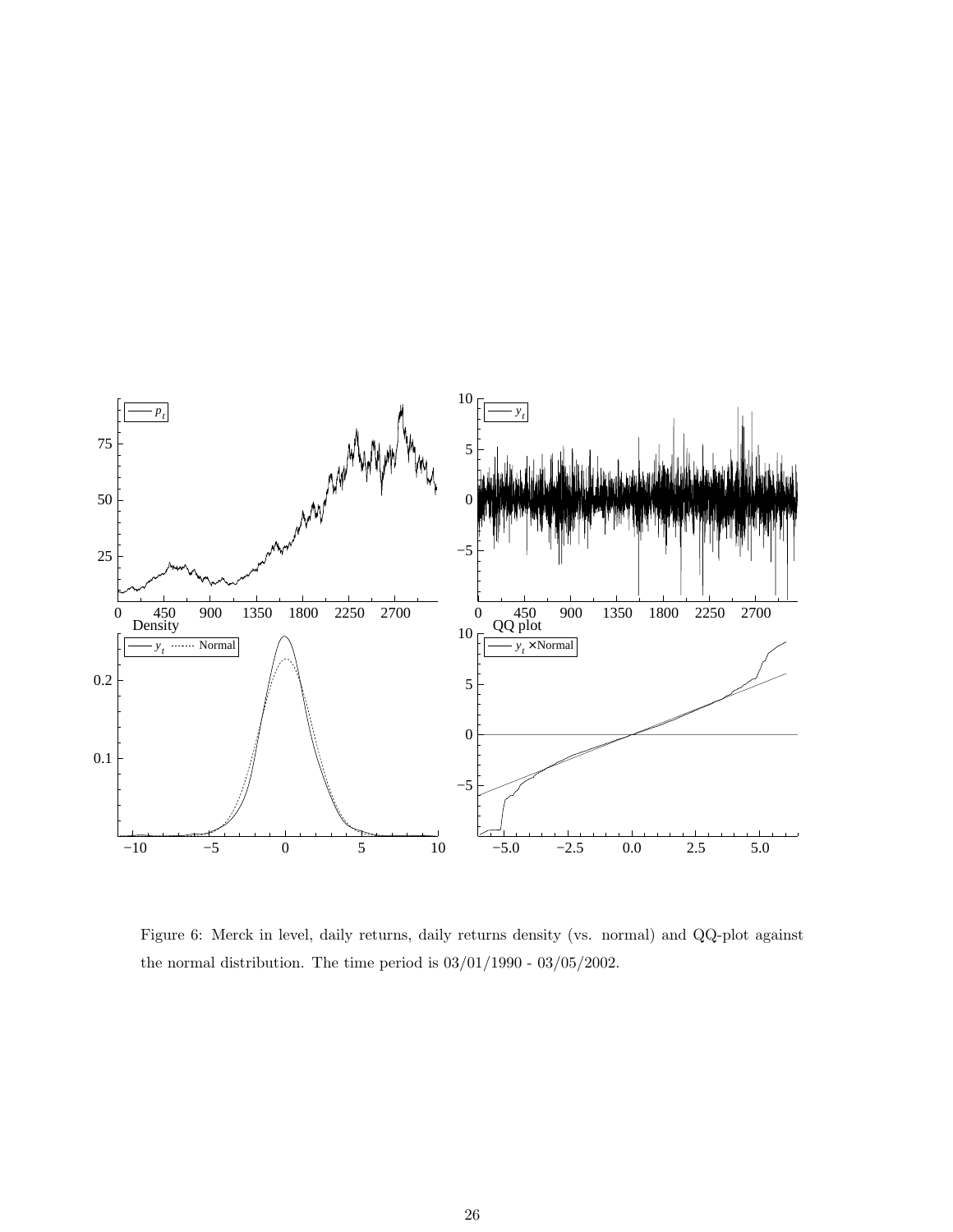| Table 1: Descriptive statistics |               |               |          |               |          |         |
|---------------------------------|---------------|---------------|----------|---------------|----------|---------|
|                                 | Stock indexes |               |          | <b>Stocks</b> |          |         |
|                                 | <b>FTSE</b>   | <b>NASDAQ</b> | NIKKEI   | AA            | MCD      | MRK     |
| Annual s.d.                     | 14.68         | 20.03         | 21.38    | 32.31         | 27.04    | 27.83   |
| <b>Skewness</b>                 | $-0.04$       | $-0.74$       | $-0.14$  | 0.30          | 0.06     | $-0.08$ |
| Excess Kurtosis                 | 1.82          | 11.25         | 10.15    | 3.07          | 2.88     | 2.50    |
| Minimum                         | $-4.14$       | $-12.04$      | $-16.14$ | $-11.66$      | $-10.76$ | $-9.85$ |
| Maximum                         | 5.443         | 9.96          | 12.43    | 13.16         | 10.31    | 9.16    |
| $Q^2(10)$                       | 621.1         | 2874.4        | 590.6    | 284.9         | 233.8    | 156.9   |

able 1: D

Descriptive statistics for the daily returns of the corresponding financial asset (stock index or individual stock) expressed in %. All values are computed using PcGive.  $Q^2(10)$  is the Ljung-Box Q-statistic of order 10 on the squared series.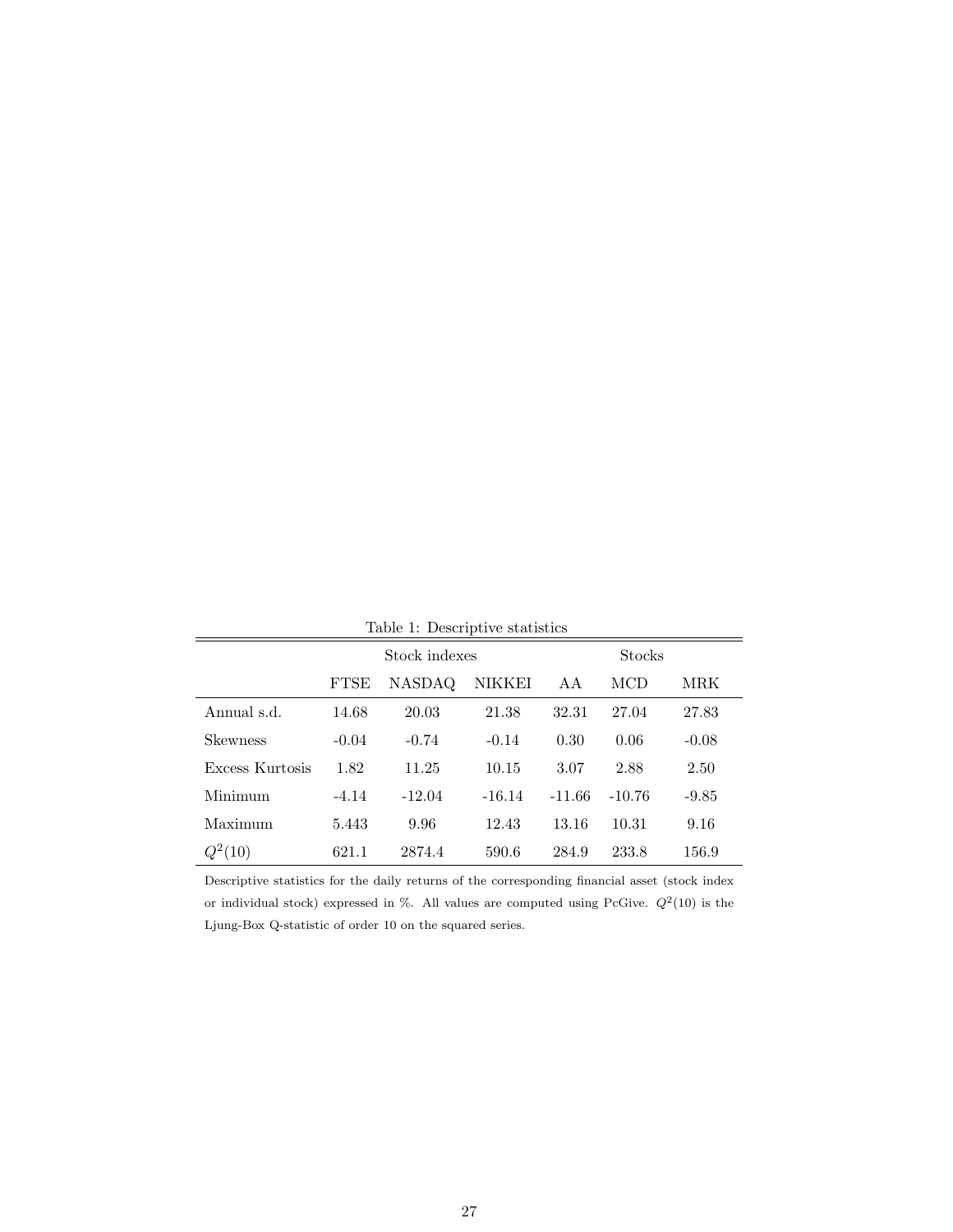Table 2: Skewed Student APARCH

|             |                    | Stock indexes   |                 |              | Stocks       |              |
|-------------|--------------------|-----------------|-----------------|--------------|--------------|--------------|
|             | <b>FTSE</b>        | <b>NASDAQ</b>   | <b>NIKKEI</b>   | AA           | MCD          | <b>MRK</b>   |
| $\omega$    | 0.007(0.003)       | 0.015(0.004)    | 0.024(0.004)    | 0.012(0.006) | 0.016(0.008) | 0.042(0.014) |
| $\alpha_1$  | 0.042(0.008)       | 0.126(0.014)    | 0.105(0.011)    | 0.039(0.009) | 0.026(0.008) | 0.049(0.010) |
| $\alpha_n$  | 0.365(0.111)       | 0.278(0.057)    | 0.493(0.071)    | 0.293(0.130) | 0.089(0.101) | 0.586(0.147) |
| $\beta_1$   | 0.955(0.008)       | 0.889(0.014)    | 0.897(0.010)    | 0.964(0.009) | 0.970(0.007) | 0.937(0.013) |
| $\delta$    | 1.416(0.247)       | 1.104(0.149)    | 1.168(0.134)    | 1.052(0.231) | 1.793(0.365) | 1.022(0.188) |
| $\log(\xi)$ | $-0.060$ $(0.027)$ | $-0.184(0.022)$ | $-0.054(0.022)$ | 0.096(0.026) | 0.088(0.026) | 0.047(0.026) |
| $\upsilon$  | 12.783 (2.265)     | 6.694(0.664)    | 6.511(0.590)    | 7.946(1.027) | 7.643(0.924) | 7.411(0.861) |
| V           | 0.994              | 1.003           | 0.985           | 0.992        | 0.993        | 0.973        |
| $Q^2(10)$   | 7.76               | 16.97           | 13.20           | 15.72        | 41.81        | 5.76         |

Estimation results for the volatility specification of the skewed Student APARCH model. Standard errors are reported in parentheses.  $V = \alpha_1 E (|z| - \alpha_n z)^{\delta} + \beta_1$  while  $Q^2(10)$  is the Ljung-Box Q-statistic of order 10 computed on the squared standardized residuals.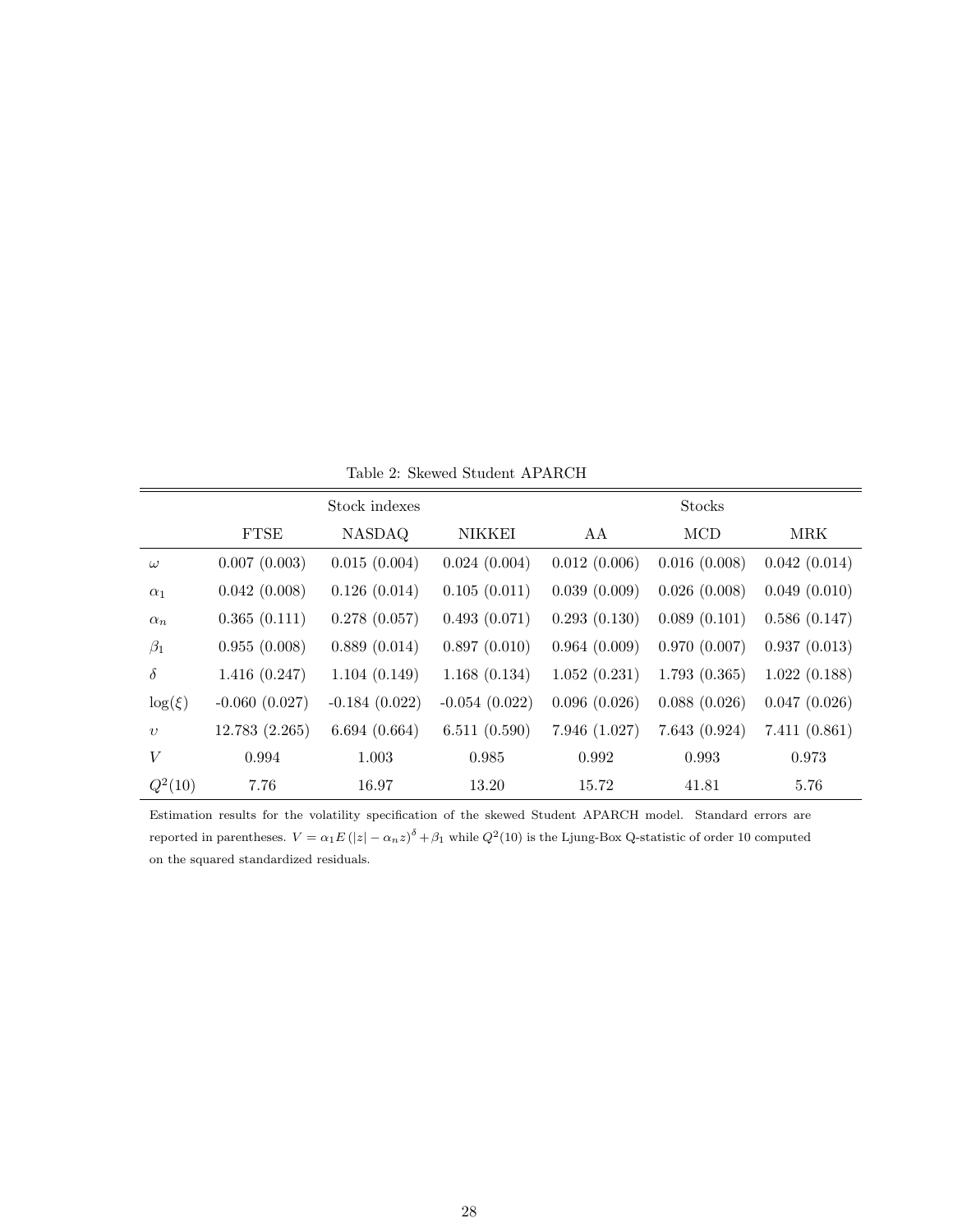| $\alpha$                         | $5\%$    | $2.5\%$  | $1\%$    | 0.5%           | $0.25\%$       |  |  |  |
|----------------------------------|----------|----------|----------|----------------|----------------|--|--|--|
| VaR for long positions (NASDAQ)  |          |          |          |                |                |  |  |  |
| RiskMetrics                      | 0.001    | $\theta$ | $\theta$ | $\theta$       | $\overline{0}$ |  |  |  |
| N APARCH                         | 0.115    | $\theta$ | $\Omega$ | $\overline{0}$ | $\theta$       |  |  |  |
| <b>ST APARCH</b>                 | $\theta$ | $\theta$ | 0.050    | 0.075          | 0.053          |  |  |  |
| SKST APARCH                      | 0.600    | 0.738    | 0.641    | 0.918          | 0.406          |  |  |  |
| VaR for long positions (NIKKEI)  |          |          |          |                |                |  |  |  |
| <b>RiskMetrics</b>               | $\theta$ | $\theta$ | $\theta$ | $\theta$       | $\theta$       |  |  |  |
| N APARCH                         | 0.422    | 0.294    | 0.003    | 0.047          | $\overline{0}$ |  |  |  |
| <b>ST APARCH</b>                 | 0.087    | 0.569    | 0.588    | 0.787          | 0.479          |  |  |  |
| <b>SKST APARCH</b>               | 0.590    | 0.832    | 0.017    | 0.470          | 0.677          |  |  |  |
| VaR for short positions (NASDAQ) |          |          |          |                |                |  |  |  |
| <b>RiskMetrics</b>               | 0.001    | 0.015    | 0.991    | 0.331          | 0.264          |  |  |  |
| N APARCH                         | $\theta$ | 0.001    | 0.031    | 0.303          | 0.812          |  |  |  |
| <b>ST APARCH</b>                 | $\theta$ | $\theta$ | $\theta$ | $\theta$       | 0.002          |  |  |  |
| <b>SKST APARCH</b>               | 0.506    | 0.894    | 0.429    | 0.303          | 0.151          |  |  |  |
| VaR for short positions (NIKKEI) |          |          |          |                |                |  |  |  |
| <b>RiskMetrics</b>               | 0.005    | 0.988    | 0.016    | $\theta$       | $\theta$       |  |  |  |
| N APARCH                         | $\theta$ | 0.031    | 0.325    | 0.006          | $\overline{0}$ |  |  |  |
| ST APARCH                        | 0.002    | 0.024    | 0.484    | 0.425          | 0.906          |  |  |  |
| SKST APARCH                      | 0.069    | 0.223    | 0.590    | 0.316          | 0.205          |  |  |  |

Table 3: VaR results for NASDAQ and NIKKEI (in-sample)

P-values for the null hypothesis  $f_l = \alpha$  (i.e. failure rate for the long trading positions is equal to  $\alpha$ , top of the table) and  $f_s = \alpha$ (i.e. failure rate for the short trading positions is equal to  $\alpha,$  bottom of the table).  $\alpha$  is equal successively to 5%, 2.5%, 1%, 0.5% and 0.25%. The models are successively the RiskMetrics, normal APARCH, Student APARCH and skewed Student APARCH models.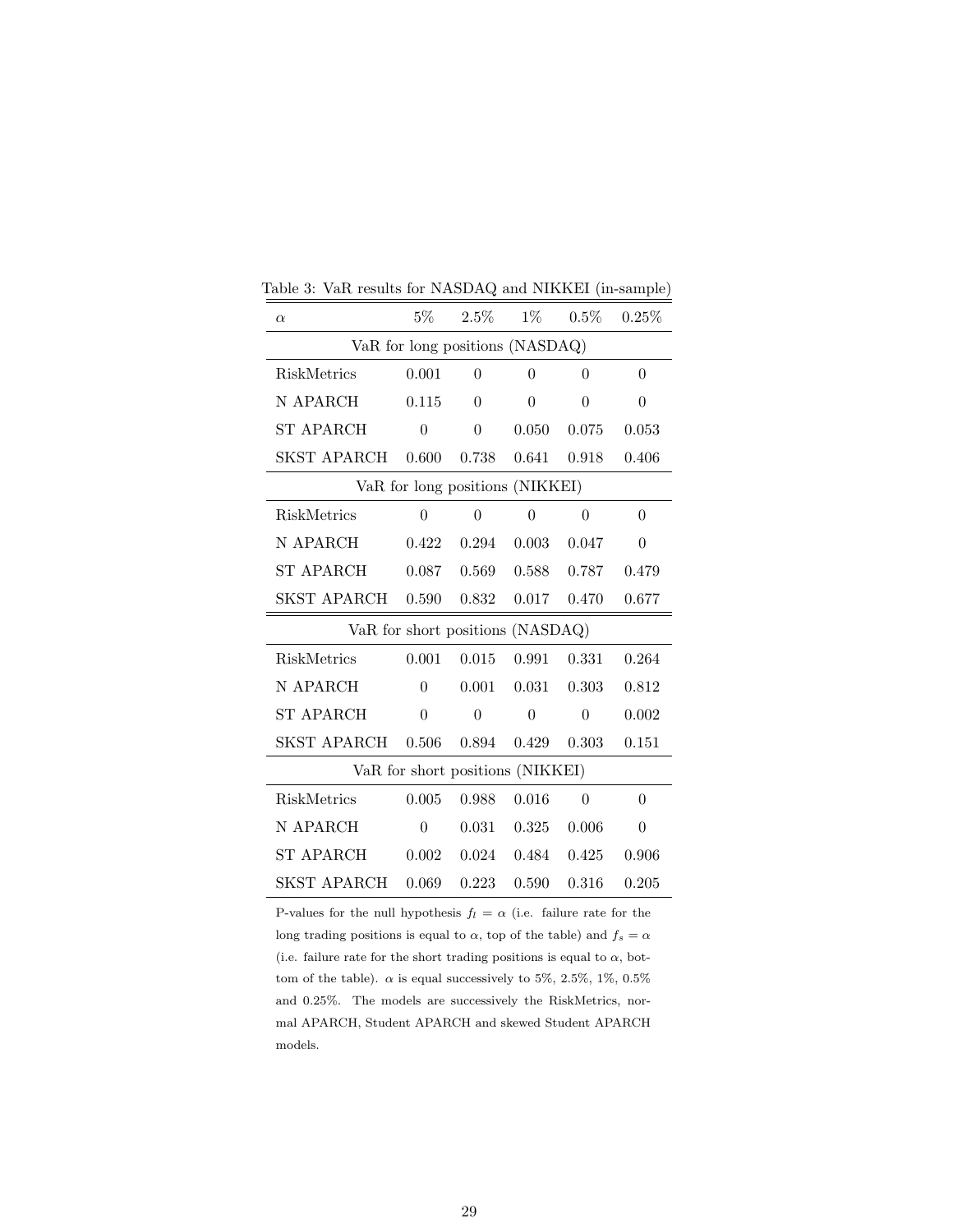|                    |             |                | VaR for long positions  |     |        |     |
|--------------------|-------------|----------------|-------------------------|-----|--------|-----|
|                    |             | Stock indexes  |                         |     | Stocks |     |
|                    | FTSE        | NASDAQ         | NIKKEI                  | AΑ  | MCD    | MRK |
| <b>RiskMetrics</b> | 40          | $\theta$       | $\theta$                | 40  | 60     | 40  |
| N APARCH           | 60          | 20             | 40                      | 100 | 60     | 40  |
| <b>ST APARCH</b>   | 100         | 60             | 100                     | 80  | 80     | 80  |
| <b>SKST APARCH</b> | 100         | 100            | 80                      | 100 | 100    | 100 |
|                    |             |                | VaR for short positions |     |        |     |
|                    |             | Stock indexes  |                         |     | Stocks |     |
|                    | <b>FTSE</b> | NASDAQ         | NIKKEI                  | AΑ  | MCD    | MRK |
| <b>RiskMetrics</b> | 60          | 60             | 20                      | 20  | 20     | 20  |
| N APARCH           | 40          | 40             | 20                      | 20  | 20     | 80  |
| <b>ST APARCH</b>   | 80          | $\overline{0}$ | 60                      | 100 | 100    | 100 |
| SKST APARCH        | 100         | 100            | 100                     | 100 | 100    | 60  |

Table 4: VaR results for all stock indexes and individual stocks (in-sample)

Number of times (out of 100) that the null hypothesis  $f_l = \alpha$  (i.e. failure rate for the long trading positions is equal to  $\alpha,$  top of the table) is not rejected and  $f_s=\alpha$  (i.e. failure rate for the short trading positions is equal to  $\alpha$ , bottom of the table) is not rejected for the combined five possible values of  $\alpha$  (the level of significance is 5%). The models are successively the RiskMetrics, normal APARCH, Student APARCH and skewed Student APARCH models.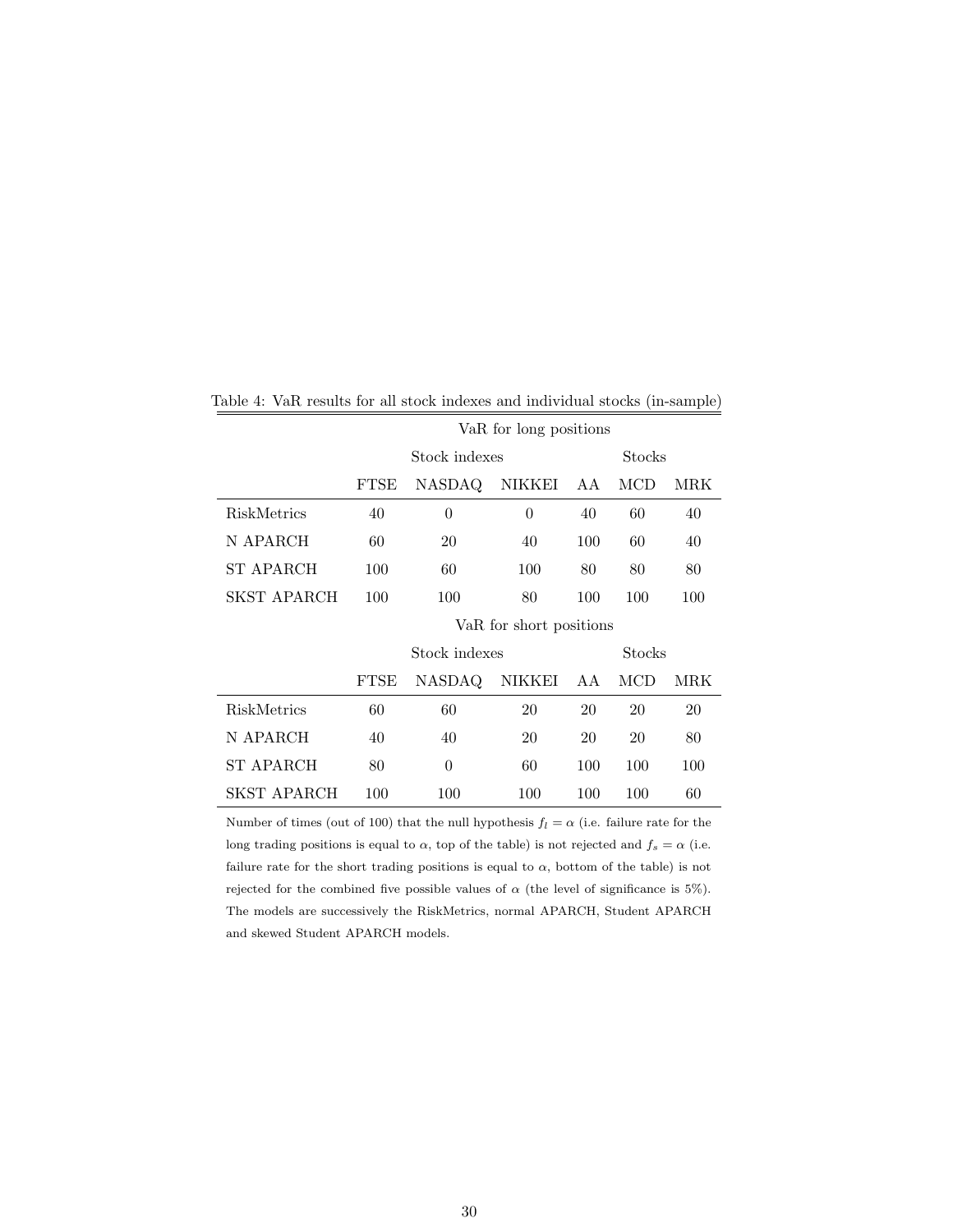| $\alpha$      | $5\%$          | $2.5\%$                 | $1\%$ | $0.5\%$ | $0.25\%$ |
|---------------|----------------|-------------------------|-------|---------|----------|
|               |                | VaR for long positions  |       |         |          |
| <b>FTSE</b>   | 0.025          | 0.192                   | 0.151 | 0.515   | 0.645    |
| NASDAQ        | 0.003          | 0.071                   | 0.509 | 0.514   | 0.645    |
| NIKKEI        | 0.035          | 0.427                   | 0.643 | 0.324   | 0.156    |
| A A           | 0.034          | 0.033                   | 0.237 | 0.515   | 0.377    |
| MCD           | 0.166          | 0.192                   | 0.092 | 0.090   | 0.153    |
| MRK           | 0.207          | 0.334                   | 0.053 | 0.003   | 0.022    |
|               |                | VaR for short positions |       |         |          |
| <b>FTSE</b>   | 0.166          | 0.405                   | 0.282 | 0.904   | 0.932    |
| <b>NASDAQ</b> | $\overline{0}$ | $\Omega$                | 0.355 | 0.783   | 0.645    |
| NIKKEI        | 0.609          | 0.785                   | 0.237 | 0.515   | 0.932    |
| AΑ            | 0.897          | 0.334                   | 0.237 | 0.590   | 0.337    |
| MCD           | 0.513          | 0.656                   | 0.910 | 0.590   | 0.932    |
| <b>MRK</b>    | 0.233          | 0.405                   | 0.864 | 0.904   | 0.337    |

Table 5: VaR results

(Skewed Student APARCH, out-of-sample)

P-values for the null hypothesis  $f_l$  =  $\alpha$  (i.e. failure rate for the long trading positions is equal to  $\alpha$ , top of the table) and  $f_s = \alpha$  (i.e. failure rate for the short trading positions is equal to  $\alpha$ , bottom of the table).  $\alpha$  is equal successively to 5%, 2.5%, 1%, 0.5% and 0.25%. The failure rates are computed for the skewed Student APARCH model (out-of-sample estimation).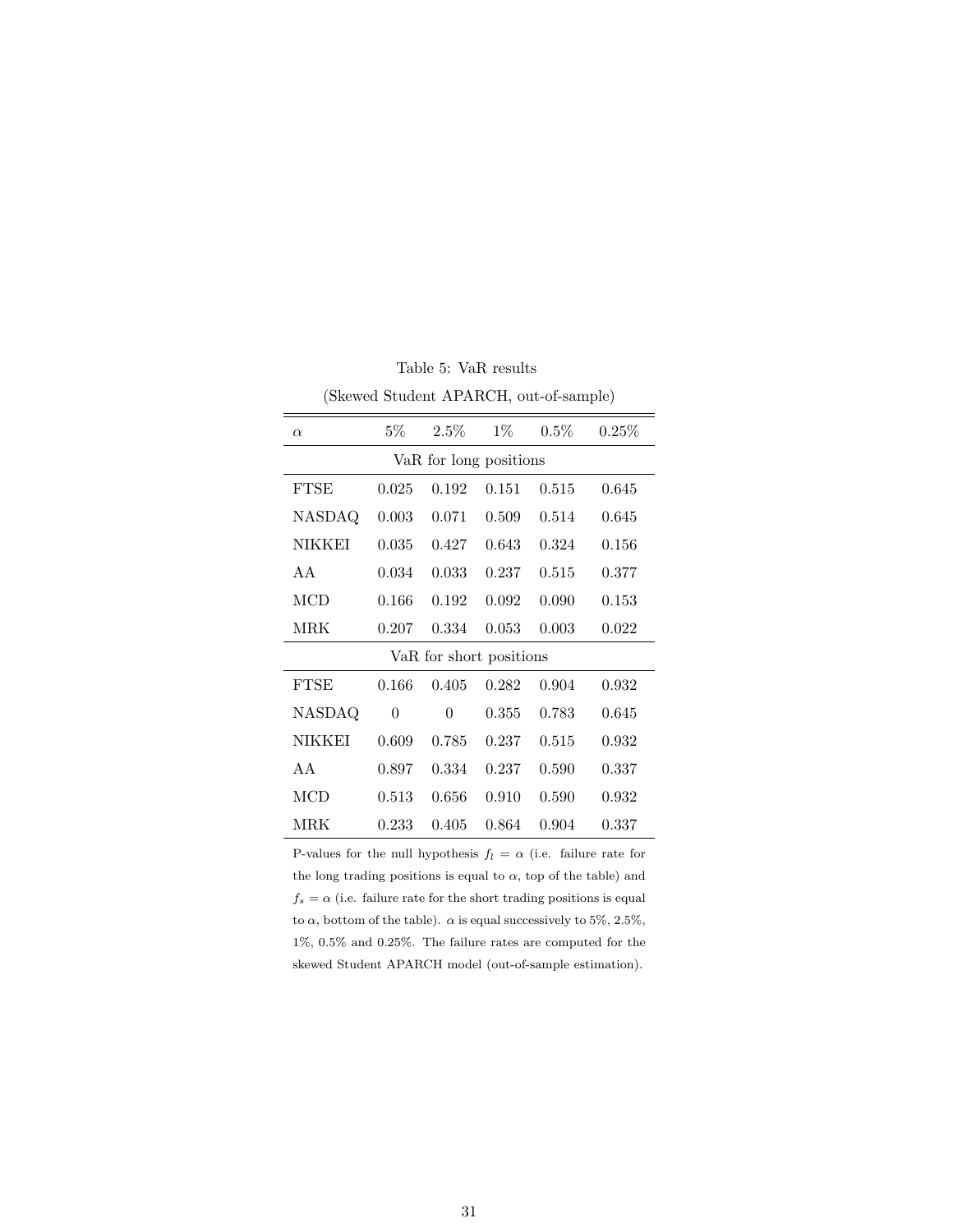| $2.5\% - 1\%$<br>$5\%$<br>0.5%<br>0.25%<br>$\alpha$<br>Expected short-fall for long positions (NASDAQ)<br><b>RiskMetrics</b><br>$-2.26$<br>$-2.43$<br>$-2.73$<br>$-2.87$<br>$-3.11$<br>N APARCH<br>$-2.41$<br>$-2.60$<br>$-3.39$<br>$-3.61$<br>$-2.97$<br><b>ST APARCH</b><br>$-2.28$<br>$-4.25$<br>$-2.57$<br>$-3.19$<br>$-3.73$<br><b>SKST APARCH</b><br>$-2.42$<br>$-4.04$<br>$-2.75$<br>$-3.63$<br>$-4.38$<br>Expected short-fall for long positions (NIKKEI)<br>$-3.45$<br>RiskMetrics<br>$-2.50$<br>$-2.79$<br>$-3.17$<br>$-3.51$<br>N APARCH<br>$-2.65$<br>$-3.07$<br>$-3.56$<br>$-3.98$<br>$-4.24$<br><b>ST APARCH</b><br>$-2.59$<br>$-3.10$<br>$-4.44$<br>$-5.23$<br>$-3.83$<br>SKST APARCH<br>$-2.65$<br>$-3.20$<br>$-4.16$<br>$-4.58$<br>$-5.46$<br>Expected short-fall for short positions (NASDAQ)<br>RiskMetrics<br>2.20<br>2.64<br>2.99<br>3.46<br>2.77<br>N APARCH<br>2.35<br>3.04<br>3.27<br>3.30<br>2.56 |  |  |  |  |  |  |  |
|----------------------------------------------------------------------------------------------------------------------------------------------------------------------------------------------------------------------------------------------------------------------------------------------------------------------------------------------------------------------------------------------------------------------------------------------------------------------------------------------------------------------------------------------------------------------------------------------------------------------------------------------------------------------------------------------------------------------------------------------------------------------------------------------------------------------------------------------------------------------------------------------------------------------------|--|--|--|--|--|--|--|
|                                                                                                                                                                                                                                                                                                                                                                                                                                                                                                                                                                                                                                                                                                                                                                                                                                                                                                                            |  |  |  |  |  |  |  |
|                                                                                                                                                                                                                                                                                                                                                                                                                                                                                                                                                                                                                                                                                                                                                                                                                                                                                                                            |  |  |  |  |  |  |  |
|                                                                                                                                                                                                                                                                                                                                                                                                                                                                                                                                                                                                                                                                                                                                                                                                                                                                                                                            |  |  |  |  |  |  |  |
|                                                                                                                                                                                                                                                                                                                                                                                                                                                                                                                                                                                                                                                                                                                                                                                                                                                                                                                            |  |  |  |  |  |  |  |
|                                                                                                                                                                                                                                                                                                                                                                                                                                                                                                                                                                                                                                                                                                                                                                                                                                                                                                                            |  |  |  |  |  |  |  |
|                                                                                                                                                                                                                                                                                                                                                                                                                                                                                                                                                                                                                                                                                                                                                                                                                                                                                                                            |  |  |  |  |  |  |  |
|                                                                                                                                                                                                                                                                                                                                                                                                                                                                                                                                                                                                                                                                                                                                                                                                                                                                                                                            |  |  |  |  |  |  |  |
|                                                                                                                                                                                                                                                                                                                                                                                                                                                                                                                                                                                                                                                                                                                                                                                                                                                                                                                            |  |  |  |  |  |  |  |
|                                                                                                                                                                                                                                                                                                                                                                                                                                                                                                                                                                                                                                                                                                                                                                                                                                                                                                                            |  |  |  |  |  |  |  |
|                                                                                                                                                                                                                                                                                                                                                                                                                                                                                                                                                                                                                                                                                                                                                                                                                                                                                                                            |  |  |  |  |  |  |  |
|                                                                                                                                                                                                                                                                                                                                                                                                                                                                                                                                                                                                                                                                                                                                                                                                                                                                                                                            |  |  |  |  |  |  |  |
|                                                                                                                                                                                                                                                                                                                                                                                                                                                                                                                                                                                                                                                                                                                                                                                                                                                                                                                            |  |  |  |  |  |  |  |
|                                                                                                                                                                                                                                                                                                                                                                                                                                                                                                                                                                                                                                                                                                                                                                                                                                                                                                                            |  |  |  |  |  |  |  |
|                                                                                                                                                                                                                                                                                                                                                                                                                                                                                                                                                                                                                                                                                                                                                                                                                                                                                                                            |  |  |  |  |  |  |  |
| <b>ST APARCH</b><br>2.33<br>2.65<br>3.41<br>3.02<br>3.72                                                                                                                                                                                                                                                                                                                                                                                                                                                                                                                                                                                                                                                                                                                                                                                                                                                                   |  |  |  |  |  |  |  |
| SKST APARCH<br>2.08<br>2.51<br>2.80<br>3.31<br>2.57                                                                                                                                                                                                                                                                                                                                                                                                                                                                                                                                                                                                                                                                                                                                                                                                                                                                        |  |  |  |  |  |  |  |
| Expected short-fall for short positions (NIKKEI)                                                                                                                                                                                                                                                                                                                                                                                                                                                                                                                                                                                                                                                                                                                                                                                                                                                                           |  |  |  |  |  |  |  |
| RiskMetrics<br>3.12<br>4.20<br>4.32<br>2.75<br>3.99                                                                                                                                                                                                                                                                                                                                                                                                                                                                                                                                                                                                                                                                                                                                                                                                                                                                        |  |  |  |  |  |  |  |
| 3.37<br>4.13<br>4.30<br>N APARCH<br>2.82<br>3.84                                                                                                                                                                                                                                                                                                                                                                                                                                                                                                                                                                                                                                                                                                                                                                                                                                                                           |  |  |  |  |  |  |  |
| <b>ST APARCH</b><br>2.78<br>3.48<br>4.39<br>4.42<br>5.08                                                                                                                                                                                                                                                                                                                                                                                                                                                                                                                                                                                                                                                                                                                                                                                                                                                                   |  |  |  |  |  |  |  |
| <b>SKST APARCH</b><br>2.69<br>3.33<br>4.10<br>4.67<br>4.48                                                                                                                                                                                                                                                                                                                                                                                                                                                                                                                                                                                                                                                                                                                                                                                                                                                                 |  |  |  |  |  |  |  |

Table 6: Expected short-fall for NASDAQ and NIKKEI

(in-sample)

Expected short-fall (in-sample evaluation) for the long and short VaR (at level  $\alpha$ ) given by the normal APARCH, Student APARCH, RiskMetrics and skewed Student APARCH models.  $\alpha$ is equal successively to 5%, 2.5%, 1%, 0.5% and 0.25%.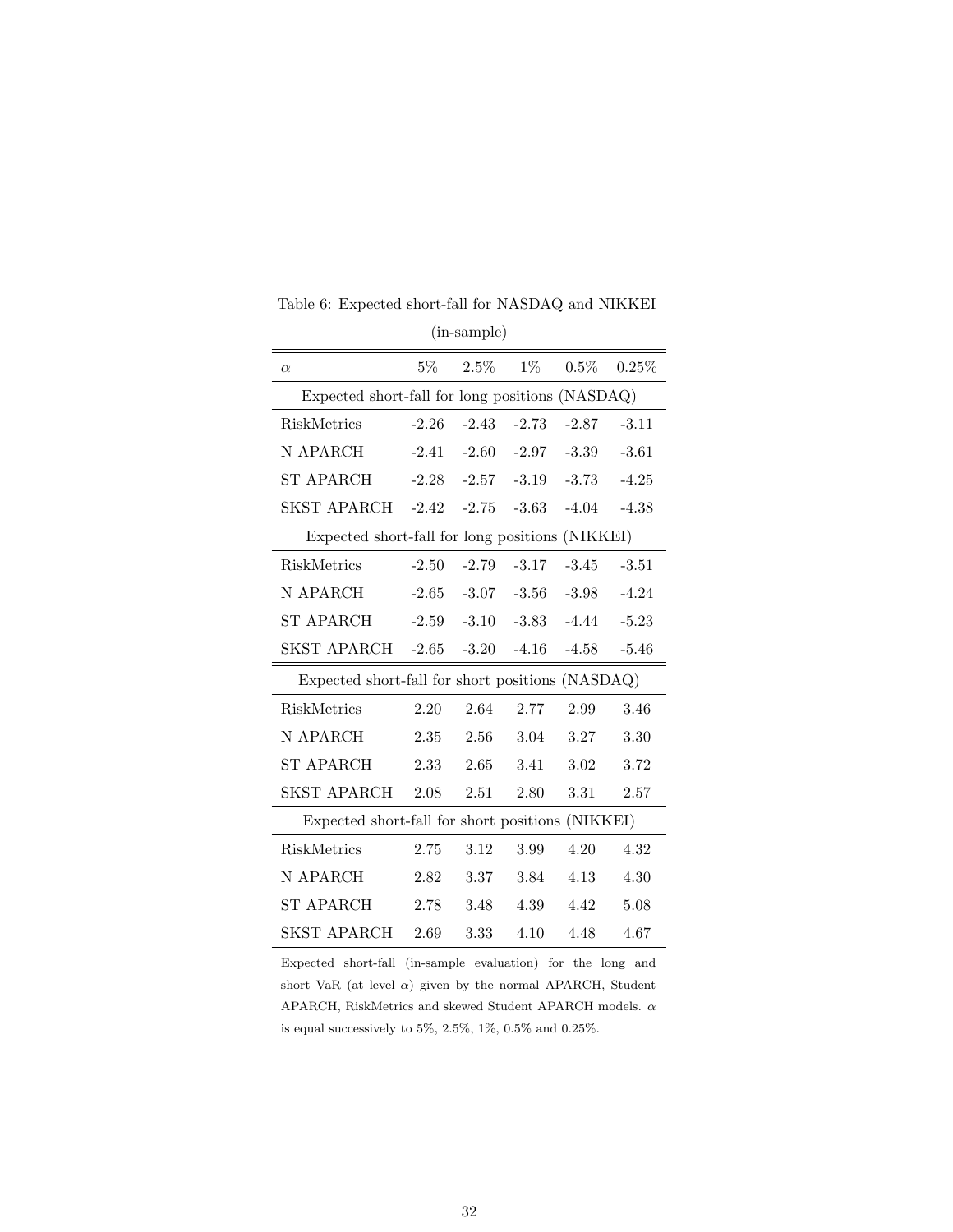| $\alpha$                            | $5\%$ | $2.5\%$ | $1\%$ | $0.5\%$  | 0.25% |  |  |  |
|-------------------------------------|-------|---------|-------|----------|-------|--|--|--|
| AMTERM for long positions (NASDAQ)  |       |         |       |          |       |  |  |  |
| RiskMetrics                         | 1.52  | 1.46    | 1.42  | 1.39     | 1.39  |  |  |  |
| N APARCH                            | 1.44  | 1.37    | 1.38  | 1.41     | 1.37  |  |  |  |
| <b>ST APARCH</b>                    | 1.48  | 1.38    | 1.41  | 1.42     | 1.42  |  |  |  |
| SKST APARCH                         | 1.43  | 1.38    | 1.39  | 1.40     | 1.36  |  |  |  |
| AMTERM for long positions (NIKKEI)  |       |         |       |          |       |  |  |  |
| RiskMetrics                         | 1.47  | 1.40    | 1.37  | 1.42     | 1.40  |  |  |  |
| N APARCH                            | 1.40  | 1.36    | 1.33  | 1.46     | 1.43  |  |  |  |
| ST APARCH                           | 1.40  | 1.37    | 1.41  | 1.49     | 1.50  |  |  |  |
| <b>SKST APARCH</b>                  | 1.39  | 1.35    | 1.51  | 1.49     | 1.48  |  |  |  |
| AMTERM for short positions (NASDAQ) |       |         |       |          |       |  |  |  |
| <b>RiskMetrics</b>                  | 1.30  | 1.28    | 1.22  | 1.20     | 1.21  |  |  |  |
| N APARCH                            | 1.26  | 1.22    | 1.20  | 1.19     | 1.16  |  |  |  |
| <b>ST APARCH</b>                    | 1.27  | 1.21    | 1.19  | 1.26     | 1.26  |  |  |  |
| SKST APARCH                         | 1.28  | 1.23    | 1.20  | $1.18\,$ | 1.22  |  |  |  |
| AMTERM for short positions (NIKKEI) |       |         |       |          |       |  |  |  |
| RiskMetrics                         | 1.38  | 1.34    | 1.30  | 1.30     | 1.30  |  |  |  |
| N APARCH                            | 1.36  | 1.35    | 1.31  | 1.27     | 1.23  |  |  |  |
| ST APARCH                           | 1.38  | 1.34    | 1.28  | 1.19     | 1.16  |  |  |  |
| <b>SKST APARCH</b>                  | 1.39  | 1.35    | 1.28  | 1.23     | 1.16  |  |  |  |

Table 7: Average multiple of tail event to risk measure for NASDAQ and NIKKEI (in-sample)

Average multiple of tail event to risk measure (AMTERM, insample evaluation) for the long and short VaR (at level  $\alpha$ ) given by the normal APARCH, Student APARCH, RiskMetrics and skewed Student APARCH models.  $\alpha$  is equal successively to 5%, 2.5%,  $1\%,\,0.5\%$  and  $0.25\%.$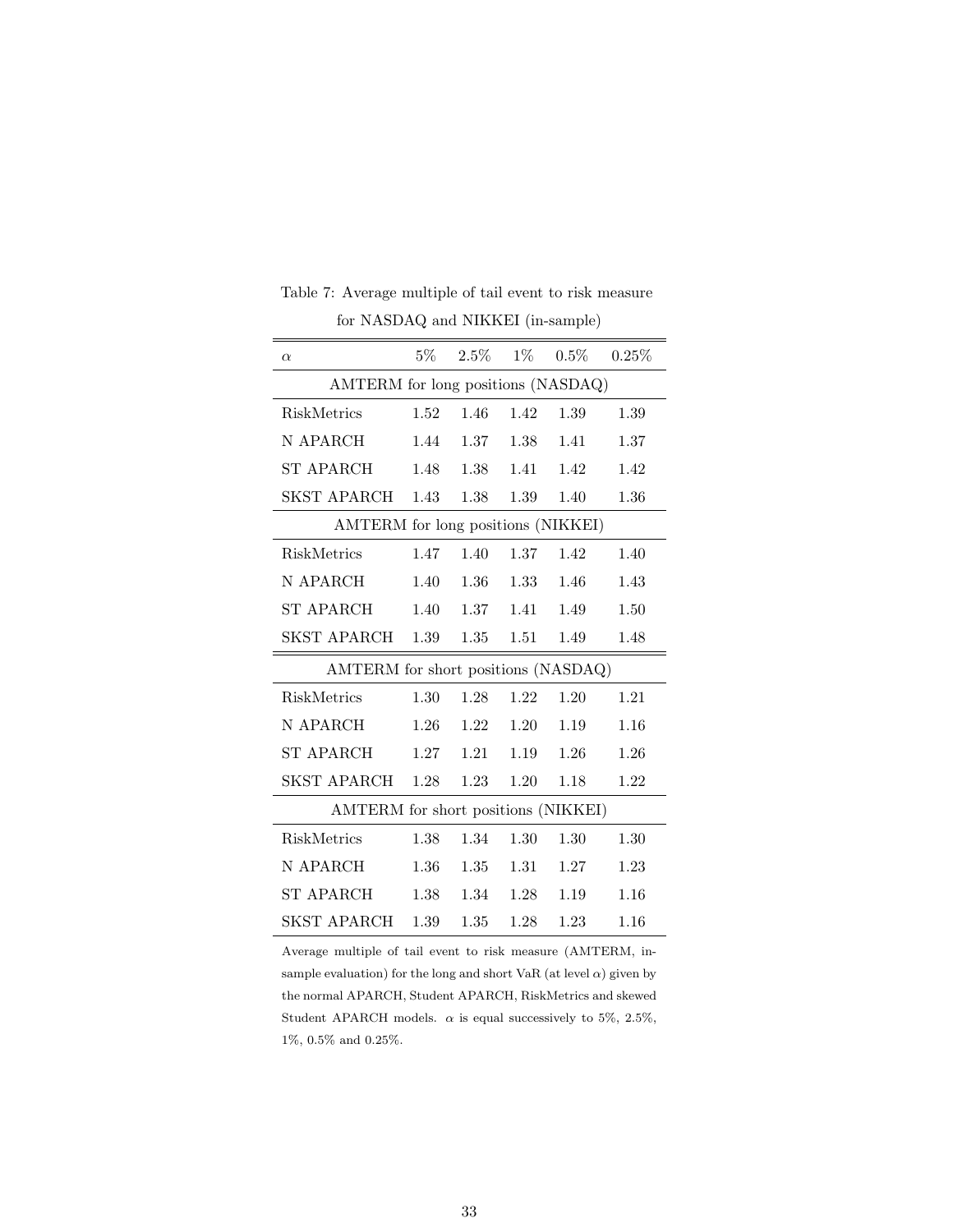|               | A A           | MCD            | MRK           |
|---------------|---------------|----------------|---------------|
| $\theta_1$    |               | 0.9915(0.001)  |               |
| $\theta_2$    |               | 0.0078(0.001)  |               |
| $\rho_{ij}$   |               |                |               |
| A A           | 1             | 0.4207(0.111)  | 0.4506(0.177) |
| MCD           |               | 1              | 0.5403(0.123) |
| MRK           |               |                | 1             |
| $\log(\xi_i)$ | 0.1050(0.025) | 0.0903(0.027)  | 0.0566(0.029) |
| $\upsilon$    |               | 8.5334 (0.678) |               |

Table 8: Multivariate skewed Student AR-TVC-APARCH

Estimation results for the volatility specification of the multivariate skewed Student AR-TVC-APARCH model. Standard errors are reported in parentheses.